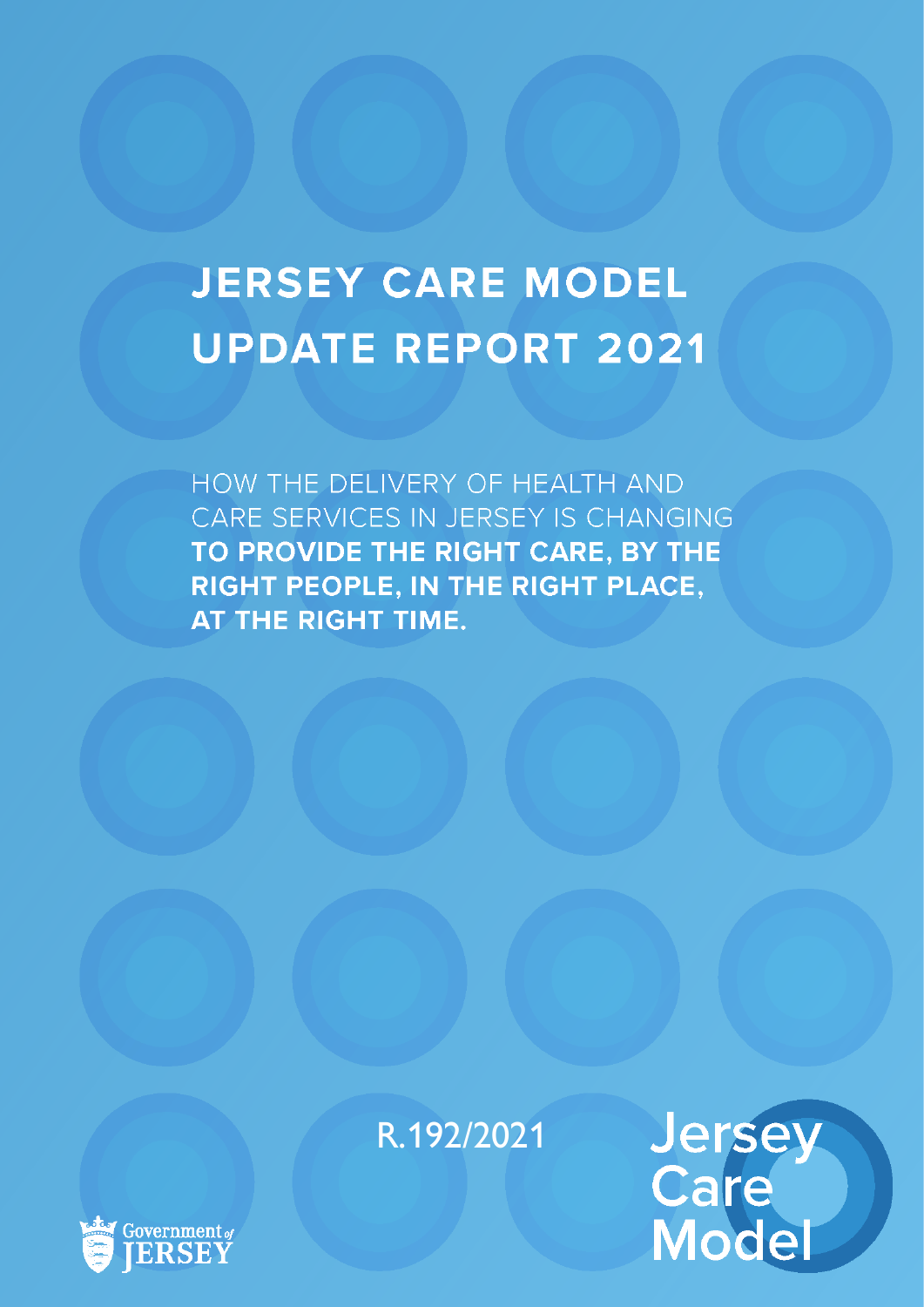#### **Contents**

| Foreword from the Minister | 3  |
|----------------------------|----|
| Introduction               | 5  |
| Intermediate Care          | 8  |
| <b>Working Together</b>    | 14 |
| <b>Public Health</b>       | 16 |
| <b>Digital Projects</b>    | 17 |
| Care Pathways              | 19 |
| <b>Workforce Strategy</b>  | 21 |
| <b>Financial Planning</b>  | 22 |
| Programme Governance       | 24 |
|                            |    |

*Appendix 25*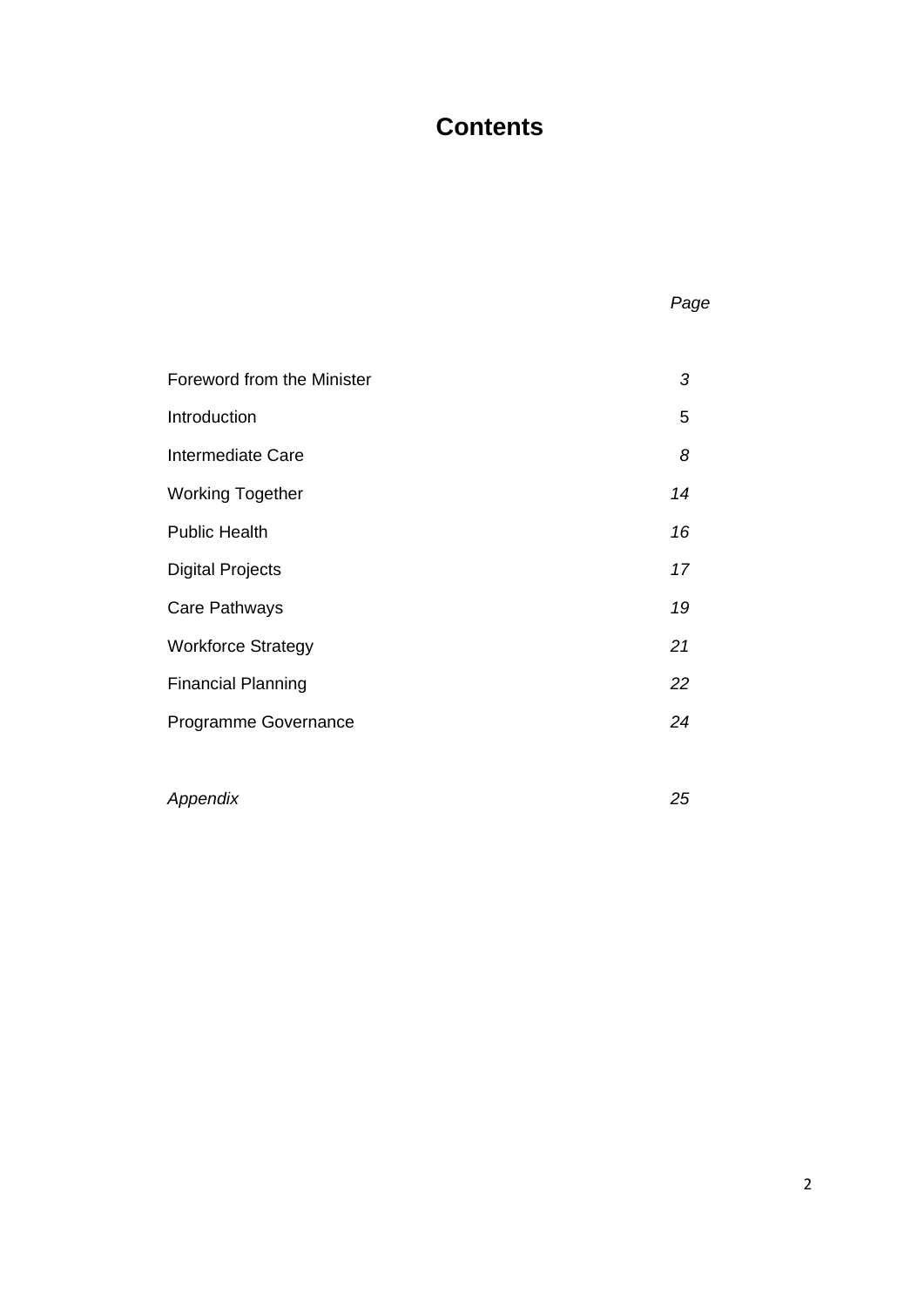## *Foreword from the Minister*

*It has been a challenging year for all of us, but particularly for our colleagues in the health and care sector. As the Jersey Care Model ("JCM") nears its first twelve months of activity, I would like to thank and commend all those who have been involved with delivering the programme this year, and to States Members for having the foresight to put your full support behind this important Island initiative.*

*This report has been drafted to provide an update on the progress we and our partners have made during this first year on the implementation of the Jersey Care Model. The report includes details of the year's programme highlights.* 

*I am proud to report that we have made sound progress with the JCM this year. Key deliverables for the first year of the five year programme have included co-designing strategies with our health and care partners in the Island, including an Island-wide workforce strategy for health and care professionals; establishing the programme governance and starting the Intermediate Care programme, which supports Islanders in their homes and aims to avoid unnecessary hospital stays.*

*Bringing together health and care service providers across the Island has fostered good relationship building and created trust between professional partners. This has resulted in better outcomes for Islanders - for example, they are already benefiting from additional health and care support during the night from the new Overnight Community Care service.* 

*I am pleased that we have invested in the creation of a Public Health team, headed by a new Director of Public Health. From early next year, this team will play a crucial role in understanding our specific health and care needs in Jersey which is important for prioritising interventions to help improve health and prevent disease across our entire population. As well as boosting quality of life, investment in Public Health can also lead to reduced pressure on health and care systems in the longer term.* 

*When accessing health and care services, creating the effective means for health and care professionals and Islanders to share health and care information safely, is crucial for the delivery of patient-centred care across the Island. Key to this is our Digital programme, which has made good progress on technological initiatives this year - for example, the digitisation of our medical records.* 

*During the pandemic some of the traditionally hospital-based services, which we had been planning to re-locate into the community later in the programme, have been brought forward in 2021. These included post-operative support and Overnight Community Care and these have provided strong evidence that the JCM concept of taking care to Islanders, rather than moving Islanders to their care, both works and delivers positive outcomes.*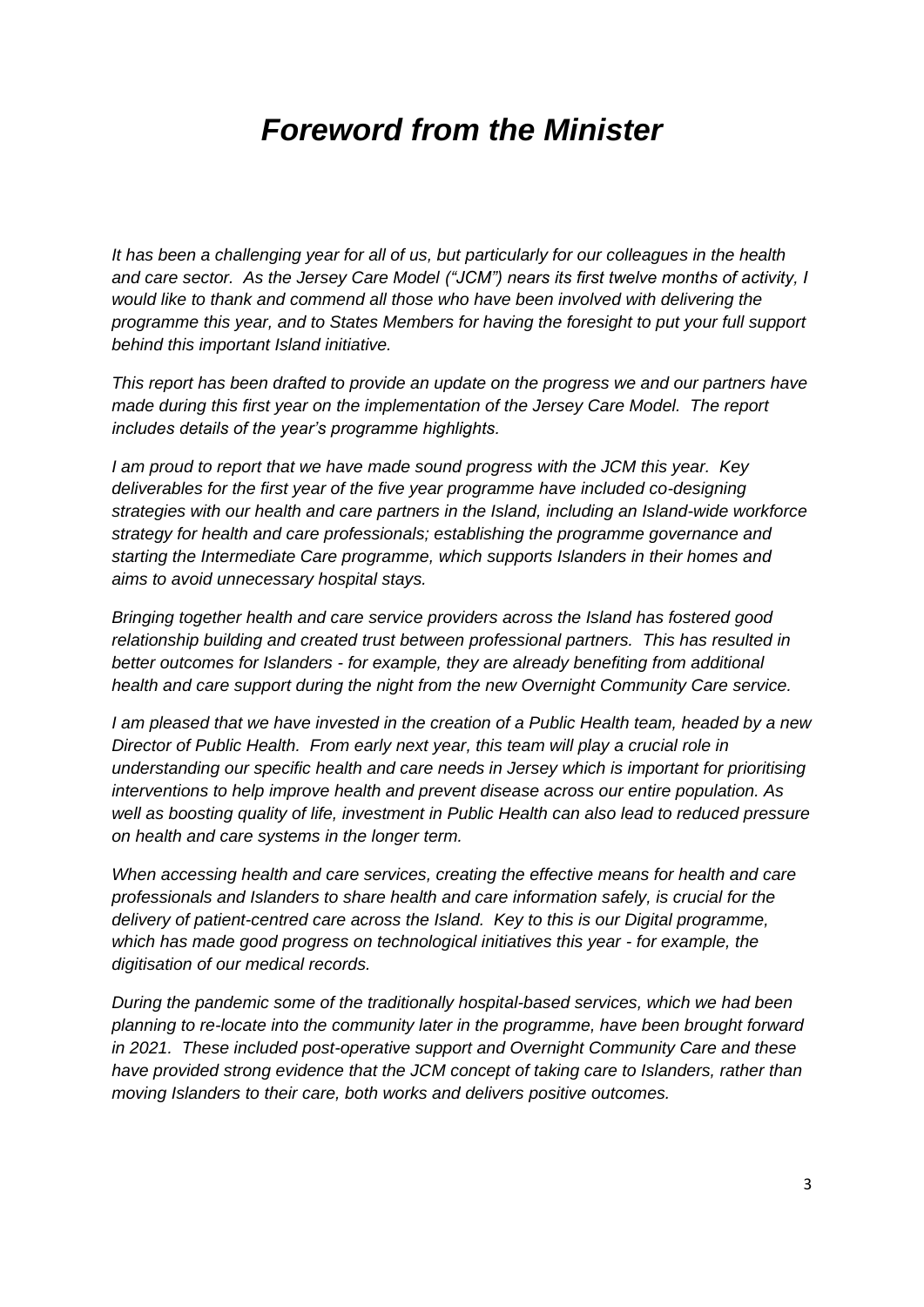*We are all well aware that the financial challenges facing Jersey's health and care system are not unique - economies globally are all trying to wrestle with escalating health and care costs, even without the additional burden of COVID-19. Between 2019 and 2030 the Island expects its population to have grown by 13%. By 2036 one in five Islanders will be over the age of 65. As our population grows and ages, demand and costs for health and care will inevitably increase.* 

*We know that reducing expenditure is therefore not feasible and so the Jersey Care Model aims to reduce the growth of additional health and care costs, whilst re-designing our health system to be more person-centred, supporting Islanders in the community. This will, as you will see in this report, become increasingly achievable through the JCM's re-organisation of our health and care provision.* 

*To address the long-term sustainability of health and care funding, a wider health economic review will be undertaken during 2022 to inform funding options for increased health and care costs and for any potential new health access schemes. The options will be brought forward in 2023 for the Government Plan 2024-27.* 

*I hope that you feel as confident as I do about the progress the JCM has made this year and the promise that the future now holds for our Island's health and care system.*

. S. Renox

**Deputy Richard Renouf Minister for Health and Social Services**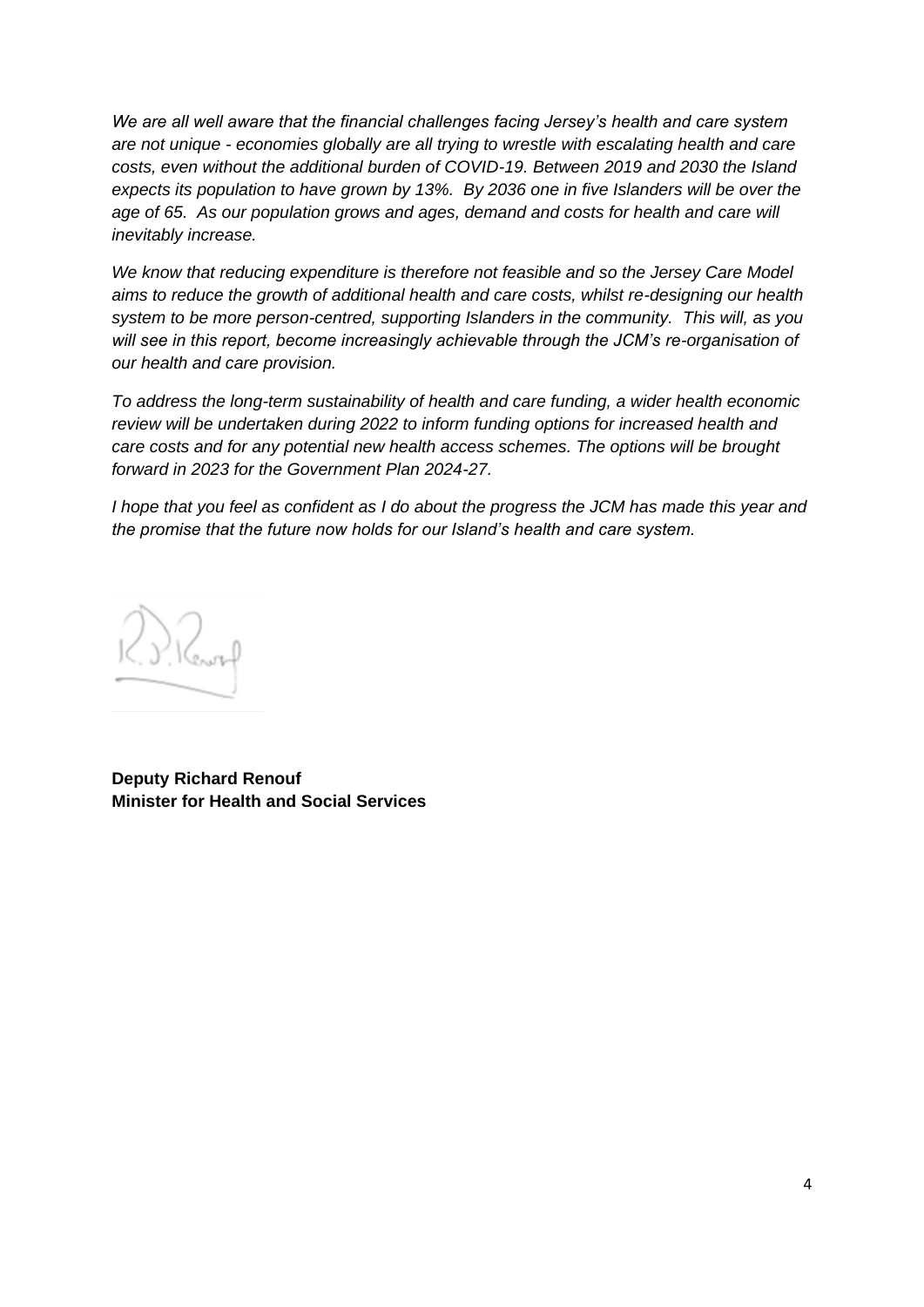#### **Introduction**

- The **Jersey Care Model ("JCM")** was approved by the **States Assembly** in November 2020 (P.114/2020), as a five year programme. It officially started on 1<sup>st</sup> January 2021, with funding as agreed in the **Government Plan** (P.130/2020). This has been the first year of this programme, which has been designed to improve the way that health and care services are delivered in Jersey.
- The fundamental aim of the **JCM** is to keep people in Jersey living healthy and independent lives, for as long as possible.
- When people do need access to health and care services, the goal is for these to be delivered 'person-centred' in the community, where clinically appropriate. The **JCM** is re-structuring health and care services to improve outcomes and experiences for Islanders, by ensuring they are able to access the right care, by the right people, in the right place, at the right time.
- The **JCM** programme has three underpinning objectives, which are aligned with the Government strategic ambitions. These are to:-
	- $\circ$  Ensure care is person-centred with a focus on prevention and self-care, for both physical and mental health.
	- $\circ$  Reduce dependency on secondary care services by expanding primary and community services, working closely with all partners to deliver more care in the community and at home.
	- o Redesign health and community services so that they are structured **to** meet the current and future needs of Islanders.
- This first year of the **JCM** programme (Tranche 1) has, despite the challenges of COVID-19, been successful in laying solid foundations on which to base the redesign of our health and care services in Jersey. We have now completed and achieved the deliverables set for the first year of the programme and are in a position to begin delivery of Tranche 2.

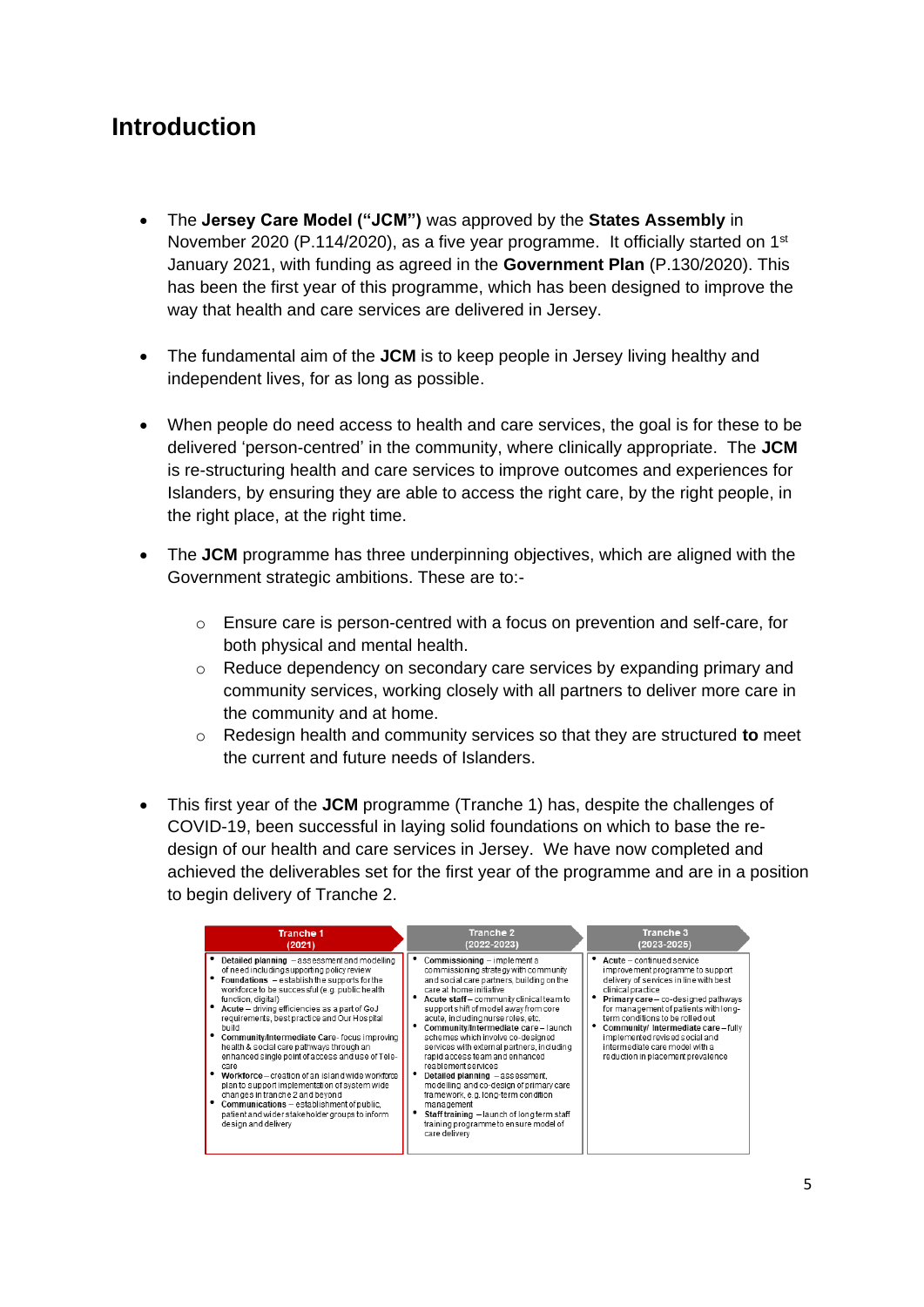I recently arrived at the home of a patient in a great deal of discomfort from a blocked catheter. They were irate and distressed when I arrived. The problem was swiftly dealt with and minutes later they were feeling better, smiling and joking. With no disruption, their problem had been solved and they were able to return to sleep - there was no need to drag them out into the middle of the night; no sitting around in hospital waiting rooms and minimal stress. It's this patient-centred care that epitomises what the JERSEY CARE MODEL is all about.

#### **NURSE. FAMILY NURSING & HOME CARE**

## $6699$

- Dedicated **JCM** programme personnel resources have been put in place, bringing on board professionals with the key skillsets to provide the infrastructure and support to deliver our integrated health and care system. Emphasis has been on recruiting on-Island and using local expertise from across clinical, technical and operational backgrounds.
- COVID-19 became a driving factor for rapid change in many of our *Immediate Care* practices during 2021. Services which had been traditionally based in **Health and Community Services** buildings (such as physiotherapy) were re-designed to be delivered in the community (normally in people's homes) to ensure continuity of care, safely away from infection risk. This provided us with valuable insights and experiences for some of the *Intermediate Care* services that the **JCM** had been planning to roll-out later in the programme. These initiatives have been very successful and some are now being routinely delivered in the community – such as physiotherapy, occupational therapy and *Overnight Community Care*.
- 2021 has also seen improved collaboration and co-ordination between **HCS** and other Island health and care organisations such as:- primary care providers, including general practice; charities; support groups; associations; health and care businesses; volunteers and other Governmental departments. Led by the *Commissioning* team in *Health and Community Services*, health and care professionals have been working together to begin to look at how **HCS** can better commission services, to optimise patient access to the right health and care expertise, where and when they need it.
- This year has seen Jersey increase its capacity in *Public Health.* During 2021 a new *Director of Public Health* was appointed and a supporting team of public health professionals will be in place by the end of the year. This team will be adopting strategies to both prevent and identify disease at an earlier stage, in order to keep Islanders healthier for longer, needing fewer health and care interventions. The intention is that this will reduce the longer-term impact on health and care resources.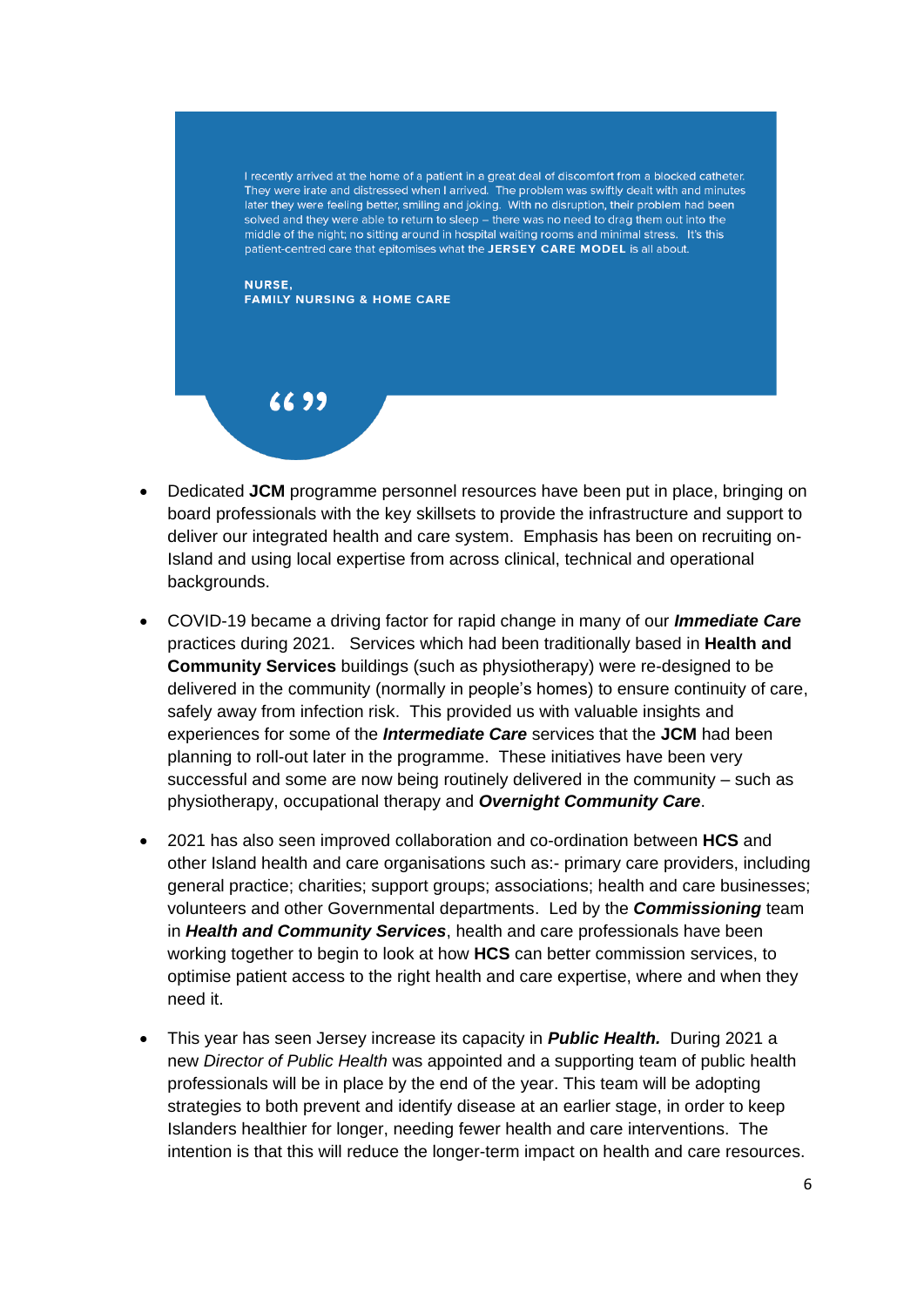- Over the next few months, the newly established *Public Health* team is set to begin planning a comprehensive research programme regarding Islanders' health needs, called the *Jersey Strategic Needs Assessment (JSNA)*. This will provide an evidence-base to underpin health and care policy and service decision-making.
- An important facilitator for improving health and care services is digital support. Following a tender process during 2021, an **Electronic Patient Record (EPR)** system has now been procured and the team will begin migrating existing patient data onto this new platform, starting early in 2022. This will mean that all patient information will be safely stored yet available electronically, to clinicians at any time when treating a patient. 2022 will see the beginning of the integration of Islanders' historical paper medical records into the **EPR** system using intelligent scanning software, improving access and the information security of patients' medical records.
- The **JCM**'s aim to ensure care is patient-centred and delivered in the community, where feasible, will affect where and how health and care professionals work across the system. During 2021 a *Workforce Strategy* has been co-designed with health and care partners across the Island and going forward into 2022 the programme is looking to formulate recruitment; training and retention strategies to help build and strengthen the Island's health and care workforce.
- Where 2021 was a year of setting the foundations for the design and delivery of the second tranche of programme activity, 2022 will see new and improved services come together more visibly to Islanders. Jersey will begin to see a more integrated system making access to health and care easier and more consistent.
- This improved access will be made possible by the creation of 'care pathways'. During 2021 a multi-disciplinary team of local health professionals (the *Clinical & Professional Advisory Forum*, chaired by the Medical Director) has begun forming and throughout 2022 they will work with the Island's first *Health and Care Partnership Group* and the newly established *User Experience Panel,* alongside health and care systems design experts to create these new pathways.
- The financial aim of the **JCM** is to manage the Island's increasing costs of health and care effectively and sustainably - it is not about attempting to cut costs or services. During this financial year the programme management team has overseen the detailed funding allocations from the Government Plan, to each of the programme development areas and work is now beginning on a wider health economic review to provide options for sustainable funding mechanisms in the future.
- During 2021 we have built a strong governance structure for the **JCM**. This has been co-designed with our partners and agreed by the *Health and Community Services Board* to ensure that the programme is clinically led and is delivering on its strategic intentions. All intentions have been met for 2021.

The remainder of this report provides an update on each of the key working elements of the **JCM** programme in more detail.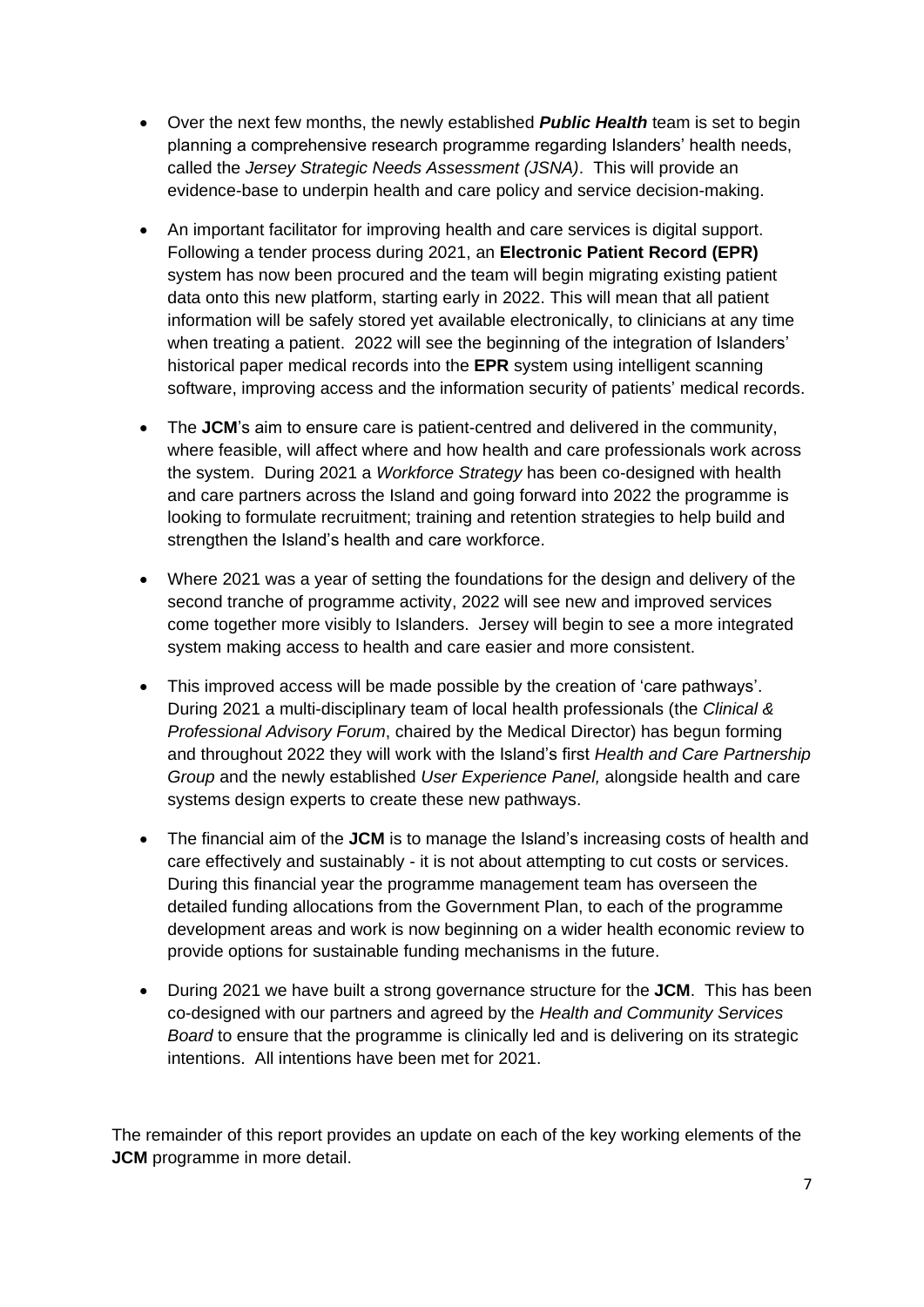### **Intermediate Care**

#### **The right health and care professionals providing the right care, in the right place, at the right time**

*Intermediate care* refers to services provided to people after leaving hospital, or when they are at risk of being sent to hospital because of their health condition. *Intermediate Care* helps people to avoid going into hospital or residential care unnecessarily and keeps them living at home independently, for longer.

*Intermediate Care* can be provided in different places (for example, in a residential home or in people's own homes).

The **JCM** *Intermediate Care* programme is designed to*:-*

- Sustain independence for people in their own homes for as long as possible
- Expand the scope and size of the current intermediate care provision, in collaboration with other health and care providers across the Island
- Prevent unnecessary hospital attendances and admissions
- Centralise and provide 24 hour provision of health advice and care
- Accelerate the discharge process from hospital, when this is safe and best for the patient need
- Deliver patient care closer to home
- Reduce the need for care packages

In order to work towards achieving these objectives over the next four years the *Intermediate Care* team has spent much of 2021 in the preparation and planning stages. Despite being in such an early phase of development, many areas of *Intermediate Care* have progressed well this year.

During lockdown, some areas of historically hospital-based support care, such as postoperative care, was undertaken in the community, as access to the hospital was limited. One of the unexpected results of these unprecedented circumstances was that we commenced community care provision earlier for some of the *Intermediate Care* practices that the **JCM** programme had been planning.

They proved to be successful and, as a result, some services have already become embedded in our *Intermediate Care* provision.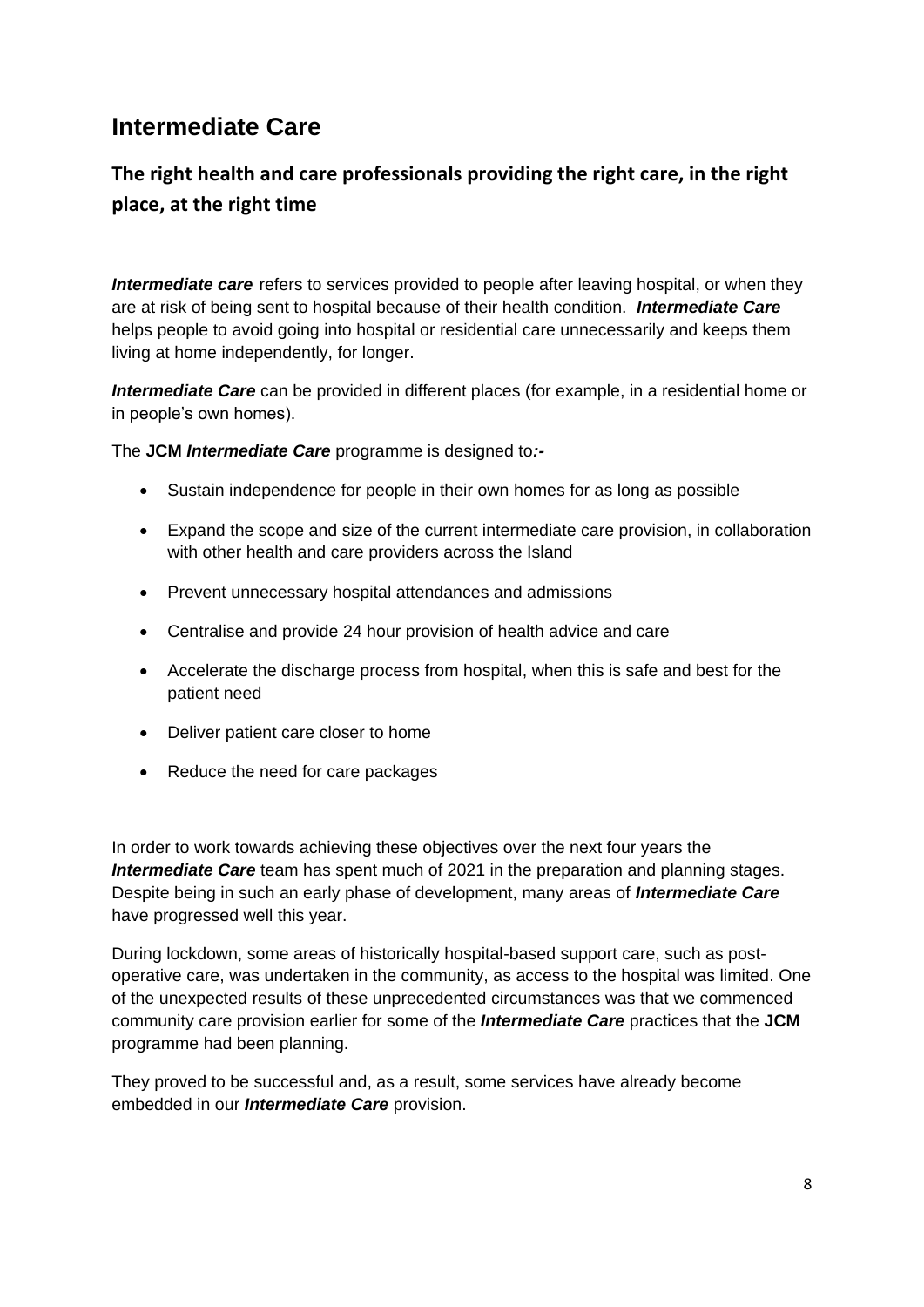## 6699

To improve our service for our patients, we engaged a nurse with a community and neurology background to make home visits and seconded our assistant practitioner from the department, for one and a half days a week. The team has not only been able to review each patient's condition but, whilst in their homes, has had the time to assess the person as a whole and take a broader look at their individual needs, within the context of their circumstances.

In addition to their condition management, we've been able to assess and co-ordinate additional services to support these Islanders to help them in their everyday lives. Things like organising occupational therapy visits to put equipment and physiotherapies in place to make movement around the house much easier; mental health support and counselling to help manage their well-being or a Night Sitting Service to give them the confidence to sleep. In addition to this, we've been able to assist with engaging help needed from wider services, such as Citizen's Advice or Customer and Local Services, to enable these Islanders to enjoy better all-round quality of life.

Whilst the premise of these home consultations is very simple, the benefits have proved to be enormous and often life-altering for these patients. It's also resulted in less need for further hospital Consultant intervention. This is what the JERSEY CARE MODEL is all about providing tailored health and care support for each and every Islander's needs.

**SARAH KEAN, CLINICAL NURSE SPECIALIST NEUROSCIENCE/MANAGER** 

The skills sharing across multi-disciplinary, multi-location, multi-organisational teams means that, in some areas, such as occupational therapy and physiotherapy, our community health and care staffing resources are now more flexible. We will continue to monitor the impact of the changes to inform the delivery of services.

The *Intermediate Care* programme has developed new services to help people remain independent; to stay at home or to get home quicker. Five of the ten planned workstreams have started to develop new services.

In 2021, the following services were developed in partnership with general practice; *Family Nursing & Home Care*; the *Ambulance Service*; external providers and clinicians from within *Health and Community Services*:-

- *Overnight Community Care* (originally launched as a pilot called the *Night Nursing Service*) - Services that will support people to remain at home when a crisis occurs and will prevent an unnecessary hospital attendance.
- *Telecare and Teleguidance Telecare* is the use of technologies such as a community alarm system or remote monitoring to enable individuals to receive care at home and remain independent. It can additionally provide artificial intelligence support within an individuals' home environment. *Teleguidance* will enable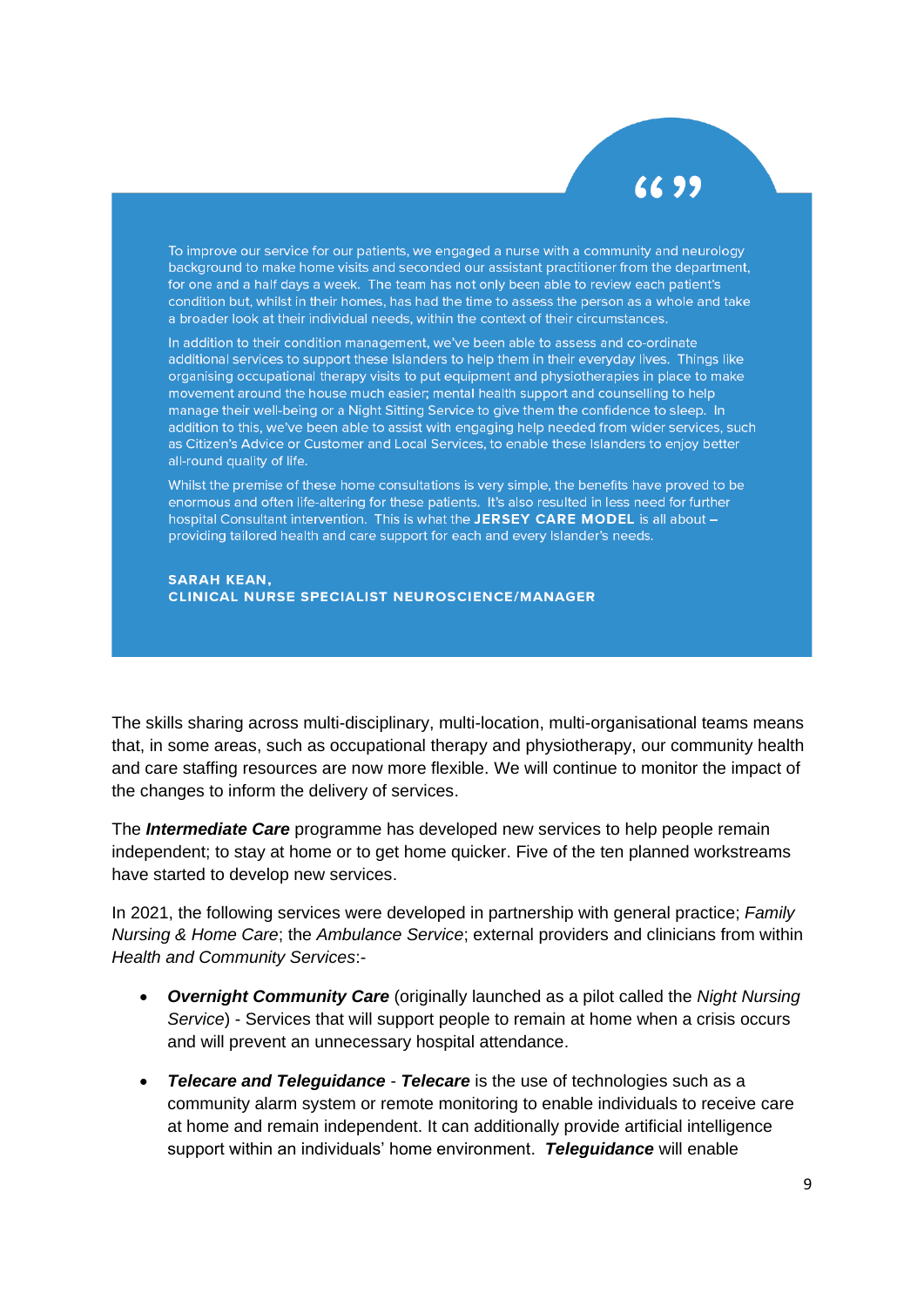phoneline staff to offer callers guidance on self-care and make referrals to health and care services when necessary.

- *HCS24* A multi-professional hub that will include a single point of referral and *Telecare* and *Teleguidance.*
- *Help at Home* scheme This project aims to create an environment in which providers of registered home care can grow through employment of new recruits; training of existing employees and providing guaranteed demand into the local market, to match new employment with commissioned packages of care.
- **Discharge Support** Current teams are to be merged into one designated team to promote good and efficient discharge practices and support people at home when discharged.

Particular progress has been made during 2021 in the following areas of *Intermediate Care*:-

• *Overnight Community Care* is a new overnight service, for Islanders and health care professionals alike, launched in April 2021 to ensure people are supported at home and any unnecessary visits and admissions to hospital are avoided. It has been commissioned from, and provisioned by, our colleagues from *Family Nursing & Home Care* and facilitates overnight home-based treatments for patients in need, when it is safe to do so.



THE NIGHT NURSING SERVICE is an overnight 'crisis management' provision for Islanders, providing advanced clinical nursing and care assistance in their own homes, when it is safe to do so. This means that there is no need for a GP call out; an ambulance to be despatched or an admission to the ED - which can all add to a distressing situation, especially in the middle of the night. Response to this service from Islanders - even in its very early stages of roll out - has been incredibly positive and, as a practitioner, it is a humbling privilege to be able to make such a huge difference to people's lives when they are in need.

**CLARE STEWART, OPERATIONAL / CLINICAL LEAD FOR** OUT OF HOSPITAL SERVICES, FAMILY NURSING & HOME CARE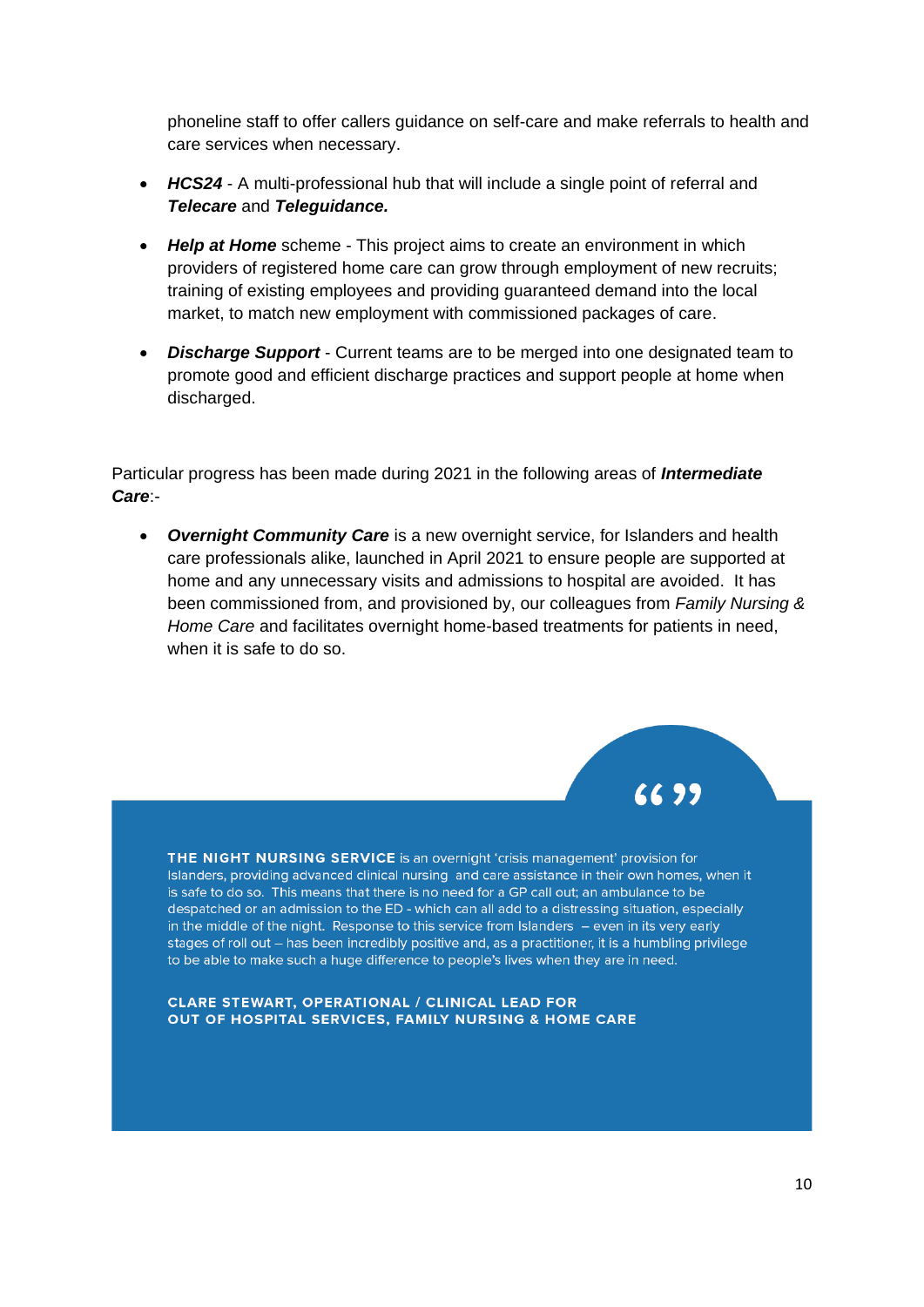• *HCS24* went live at the end of November 2021. The aim is for this multi-professional hotline to become the single point of referral for all community-based care, including adult and social care; adult safeguarding; community occupational therapy; physiotherapy and, by 2024, to include mental health support.

The *HCS24* team is staffed by multi-disciplinary health and care professionals, based in one central office hub, who handle calls together, to signpost and refer patients directly to the treatments, therapies and support they need.

This 'one stop shop' will provide better access to all health and care services for Islanders; their carers and their GPs and supports them in receiving the right health care without making endless phone calls; sending emails and chasing multiple agencies.

Calls for the *Out of Hours* GP service will be handled by the *HCS24* team by the end of 2021, which will begin the roll-out of a wider *Teleguidance* service.

- *Telecare* or 'assistive technologies' do not replace human contact, which will remain integral to our health and care system**,** but they give Islanders the support to live at home, for as long as possible (see more in *Digital Projects*). A replacement Community Alarm System has been implemented in 2021 with further assistive technologies being introduced in 2022.
- *Teleguidance* is due to go live in 2022. Based on algorithms, modelled specifically for Jersey, this evidence based, data hub of health and social care expertise will enable phoneline staff to offer callers guidance on self-care and make referrals to pharmacies; GPs or the Emergency Department, where necessary.
- In anticipation of this winter's COVID-19 and flu pressures on our health and care services, the launch of the remodelled *Discharge Support Team* is being brought forward 12 months to January 2022. The aim of this integrated unit, pooling resources from the social care discharge teams and the hospital discharge team, is to help patients who are hindered by a lack of domiciliary support, to get home in a timely manner, rather than stay in hospital, risking infection and depriving them of their home comforts.
- The *Help at Home* scheme is a financial stimulus initiative for which the Government has provided additional funding to support the local economy. The aim is to support the Island's home care providers in their recruitment, training and retention of care workers. The campaign aims to recruit 100 part-time carers, across the Island to help keep people, who need help with domestic tasks, in their own homes. This simple but life-altering initiative has been facilitated by the **JCM** team and designed with substantial input from professionals from commercial home care agencies, demonstrating further collaboration across our health and care organisations on-Island.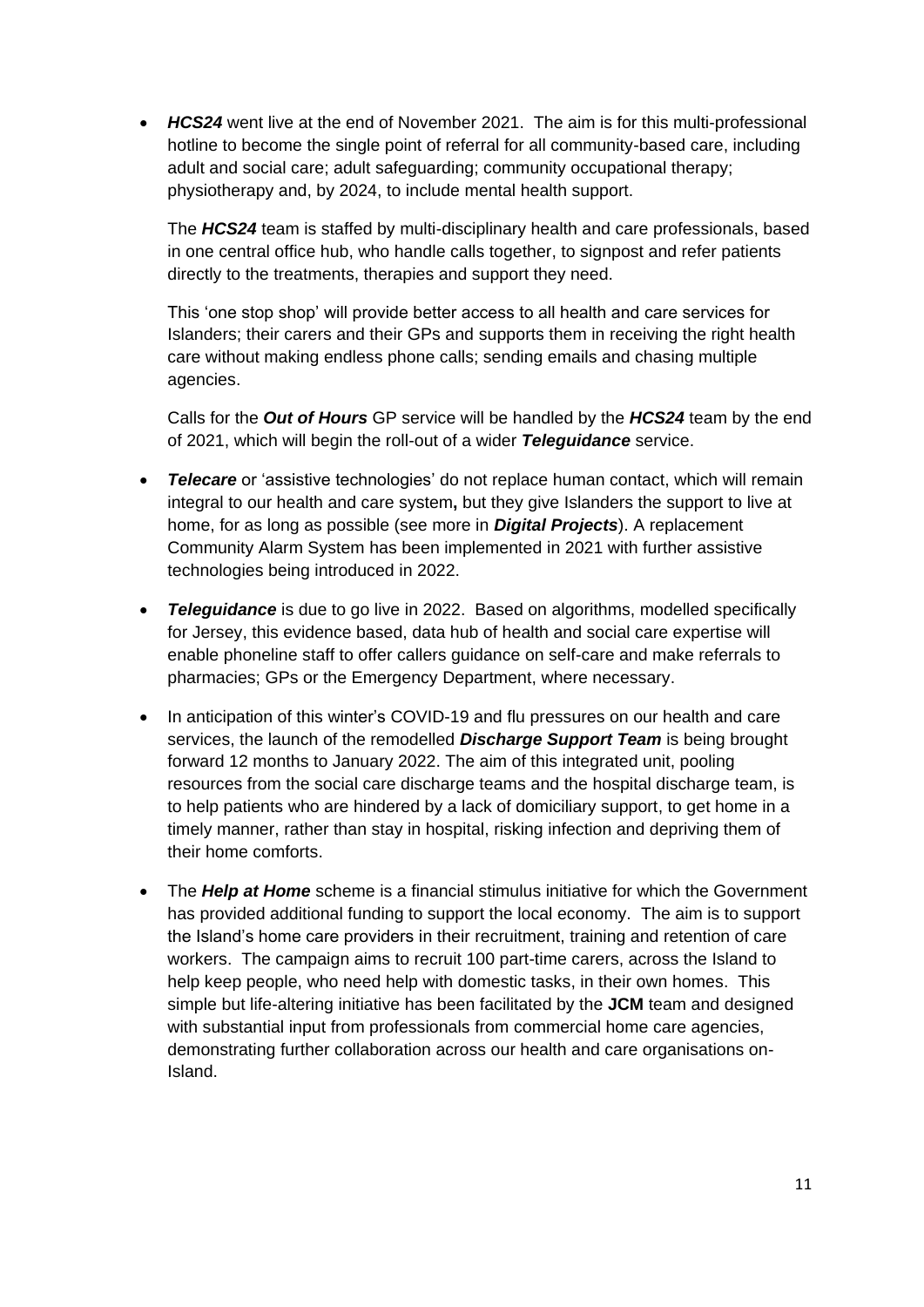Further services will be implemented in 2022 in the following areas of *Intermediate Care*:-

- The *Care and Re-ablement Team* will work closely together with the *Discharge Support Team* to provide 24/7 provision of a multi-professional, advanced nursing care and therapy service, based in patients' homes, as soon as it is safe for them to be discharged from hospital. This will include existing services of *Rapid Response, Re-ablement* and *Supported Discharge.*
- The new *Night Sitting Service* is a simple, but effective initiative to enable patients to return to/remain in their own homes, during periods of convalescence, rather than stay in hospital or be admitted to a care home unnecessarily. In collaboration with our partner organisations, this service will begin during 2022.
- *Rapid Access/Frailty Team* will also go live during 2022. It will be a community focussed, urgent referral service to undertake assessments, using a multi-disciplinary team approach, aiming to prevent unnecessary hospital admissions or, if urgent treatment is required, provisioning acute care.

The *Therapies* team (which includes occupational therapy; physiotherapy; speech and language therapy; podiatry and dietetics) has built solutions over the period of the pandemic to ensure access to and continuity of care for patients. The team is currently analysing patient treatment and outcome data, in order to optimise staff capacity to continue to meet Islanders' therapy needs, in the location where they are most needed.

The different demands on therapy provision, as a result of the pandemic, have led to our health and care professionals upskilling, cross-skilling and moving locations between hospital and community settings. Virtual appointments have also been used to bolster this service, where appropriate and this has been a successful and popular means of maintaining contact with patients.

These cross-working activities have extended beyond **HCS** staff and have been undertaken in collaboration with colleagues at *Family Nursing & Home Care*. This is helping to build a more expansive, flexible workforce that can provide hospital clinics and community provision more effectively.

6699

*Fit for Life* is a trial initiative that was set up at Le Squez, for Islanders who had been identified as needing support for musculoskeletal issues and has been rolled out during 2021. Led by physiotherapists, these regular community gym training sessions have proved both popular and incredibly successful with patients - 136 patients attended *Fit for Life* sessions during 2021. Plans to expand these fitness support sessions

Keeping up my weights keeps me out of hospital!

**80 YEAR OLD ISLANDER AT FITNESS SESSION** 

and establish an additional group, in the west of the Island, are in progress for 2022.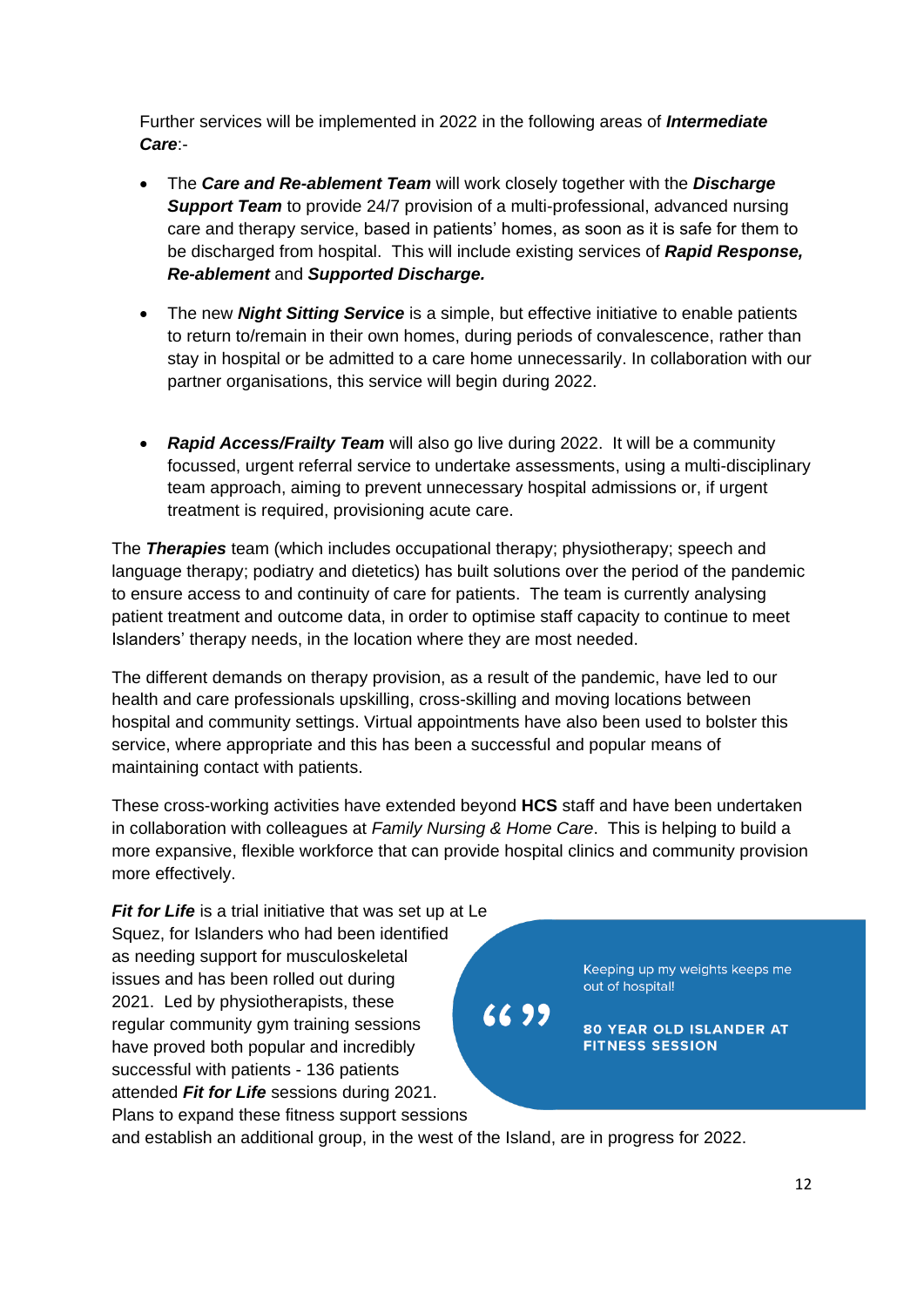*Outpatient Review* - We plan to spend next year improving our outpatient services to ensure they are linked to a multi-disciplinary team triage, which ensures patients are seen by the most appropriate health and care professional. We will be focusing on implementing ereferrals to streamline the process. This will benefit both the patient and general practice, as e-referrals will enable advice and guidance options to exist in a formal, documented manner. We will also be reviewing whether we can introduce a better appointment booking system. Diagnostics are important and we are reviewing how these can be added to the patient's referral prior to seeing a consultant, to help inform decision-making. Could some of our outpatient appointments be undertaken in community clinics or within GP surgeries? Could we make some virtual, to save people having to travel to a follow up consultation that could be dealt with just as effectively by telephone or video call?

The aim is to spend the first half of 2022 continuing to look at the current processes and working with the *Intermediate Care* and *Pathways* teams (including the *User Experience Panel*) to ascertain how we can transform our outpatient services and do things better. In some areas we have already started the review and will be trialling the implementation of the new pathways in early 2022.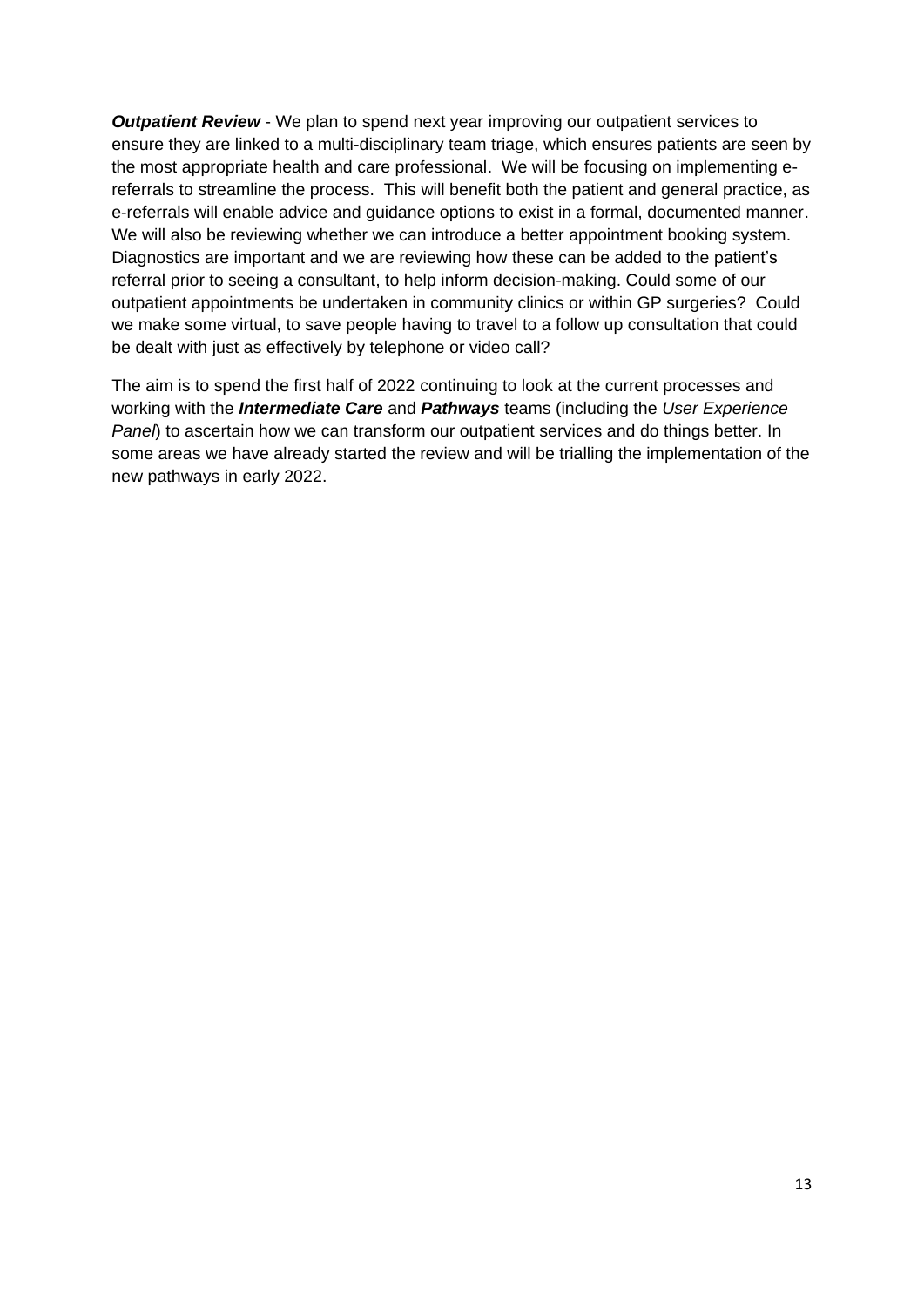#### **Working Together**

#### **Optimising our health and care resources through collaboration, to provide the right care, by the right people, in the right place, at the right time**

In times of need, Islanders have traditionally been well supported in the community, by a number of health and care 'partners' to *HCS*:- primary care providers, including general practice; charities; support groups; associations; health and care businesses; volunteers and other Governmental departments. However, sometimes, navigating and accessing these health and care services has not always been easy for Islanders.

Setting up a structure to formally commission services from our health and care partners, to create a more co-ordinated and effective collaboration of health and care support to Islanders, is one of the cornerstones of the **JCM** and the commissioning strategy has been a key deliverable for 2021. Throughout 2021 we have worked closely together with our colleagues from *Children, Young People, Education & Skills (CYPES)*; *Chief Operating Office (COO)*; *Strategic Policy Planning & Performance (SPPP)*; *Health & Community Services (HCS)*; and the *Jersey Care Commission (JCC)* and invited more than 90 partners to join workshops to design the principles for patient-centred and collaborative working practices going forward.

Co-ordinated by the **HCS** *Commissioning* team there has been substantial engagement and enthusiasm from these partners across the health and care support sector. They have demonstrated a strong commitment to co-producing a strategy for future collaborative working, which is now in its final stages of drafting.



Along with many other professional partners, we have been involved with the JERSEY CARE MODEL from the very outset. We have been consulted every step of the way and have helped to design its structure - so we know that it is going to provide Islanders with the expert care services that they actually need, in a setting which is best for them.

For so long, the Island has been entrenched in short term fixes and old routines of delivering health and care. I am genuinely excited about how Islandwide care is transforming under the JCM. We are designing long-term solutions for providing Islanders with a health care system that is fit for purpose and tailor made for Jersey and its unique needs

**JASON WYSE, CEO, SILKWORTH CHARITY GROUP**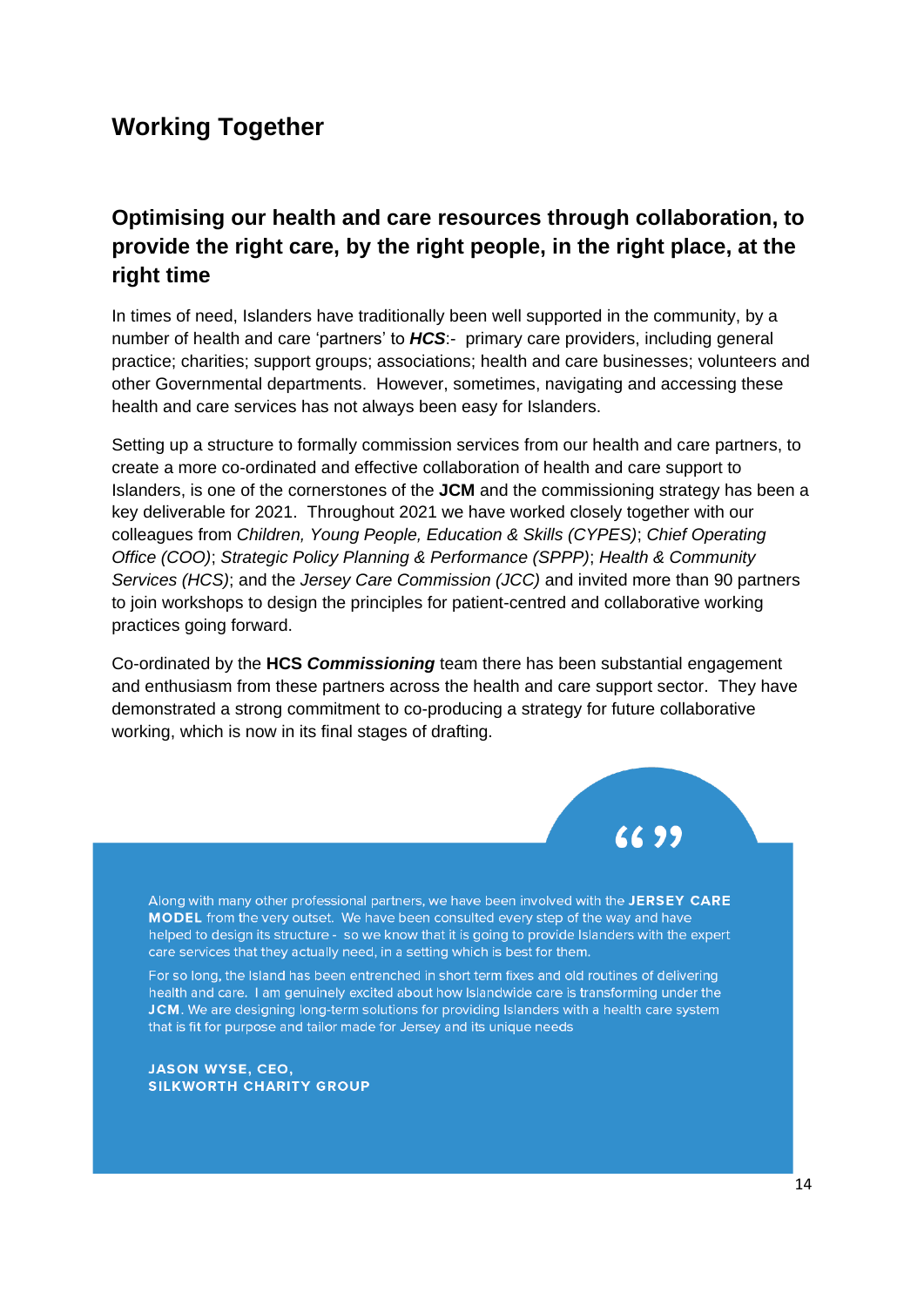The *Commissioning* team has spent the last few months collaborating with our health and care partners to compile a joint *Partnership Strategy*, as well as best practice for all participating organisations to work towards. We have agreed to generate innovative, flexible, comprehensive and consistent health and care strategies together and to work creatively to move resources to deliver health and care provision for Islanders where and when needed.



Going forward into 2022 the *Commissioning* team and its professional partners will commence the delivery of this agreed joint strategy and begin to re-allocate resources to meet Islanders' needs.

An overview of some of our partners engaged to date is provided in Appendix 1 at the end of this report.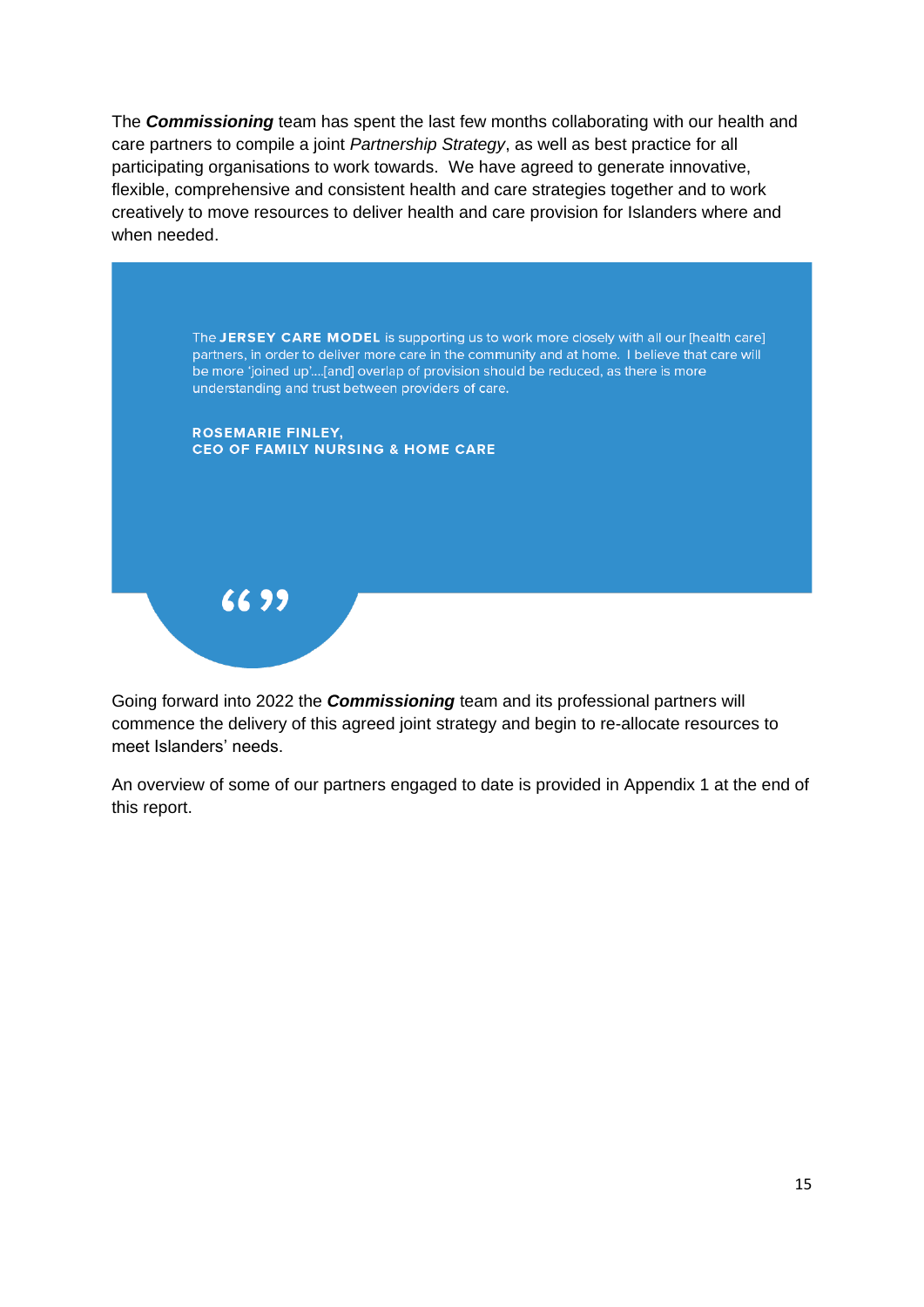#### **Public Health**

#### **Understanding Islanders' health needs is important to improve quality of life, for everyone**

During 2021 a new *Public Health* team was established. Last summer, we appointed the Island's first *Director of Public Health* to head up a new team focussed on health improvement, disease prevention and reducing avoidable health inequalities.

Central to the **JCM** programme is investment in our *Public Health* function, because it plays a crucial role in understanding our specific health and care needs in Jersey. If we can understand the health issues Islanders are facing, we can prioritise interventions to help improve health and prevent ill health, across our entire population.

As well as boosting quality of life, investment in *Public Health* can also lead to reduced pressure on health and care systems in the longer term, through disease prevention and early intervention. This in turn can reduce the growth of health and care costs because disease identified at an earlier stage can be better managed, with fewer interventions. With an ageing population, investment in keeping us healthy for as long as possible is beneficial for us all and crucial for managing health and care budgets.

Over the next few months, the newly established *Public Health* team is set to begin planning a comprehensive research programme regarding Islanders' health called the *Jersey Strategic Needs Assessment (JSNA)*. This will, over time, provide the evidence-base to underpin health and care decisions. Throughout 2022, this research initiative will collect both data and insights from Islanders to identify what our priority physical and mental health needs are and help our understanding of what people want from their health and care services.

Reviewing population evidence and intelligence is a core part of *Public Health*. As well as tracking interventions and making sure they are giving us the desired health outcomes, the ability to continuously collect patient health data will help to inform, shape and fine-tune health and care policy as a whole.

**HCS** is currently being supported by the *Public Health* team to assess the *oral healthcare* provision for the Island's children. A survey has been distributed over the last few weeks, through schools and social media. This new research evidence will drive our oral health strategy, to address the priority areas, highlighted by Islanders.

Maintaining our health isn't just about medicines and treatments. In addition to diet and physical activity, our physical and mental health is determined by many social factors, including our education, employment and living conditions, as well as socioeconomic, cultural and environmental factors. *Public Health* has started developing crossdepartmental collaborations to look at tackling some of the causes of poor physical and mental health so that together, we can all contribute to the sustainable health and well-being of all Islanders and reduce health inequalities.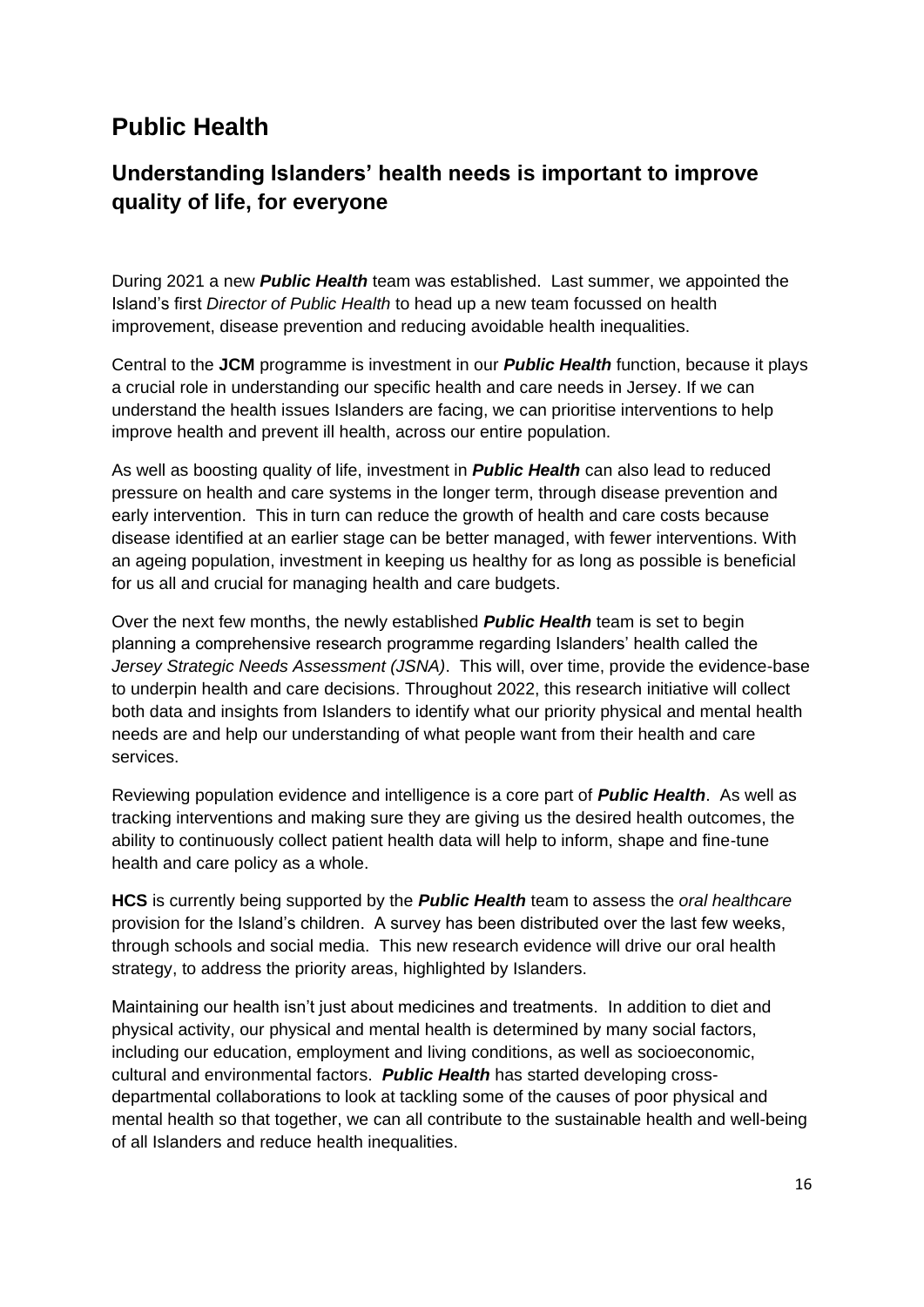## **Digital Projects**

#### **Using patient-centred technologies to support Islanders and health and care professionals**

Creating the effective means for health and care professionals and Islanders to share information safely with one another when needed, is crucial for the delivery of patientcentred care across the Island. One of the key areas that is changing under the **JCM** is the centralisation and digitalisation of medical records for each Islander, so that they are easily accessible for people and for those who care for them. Whether in the GP surgery; in the hospital or in our own homes, the medical record we choose to share will be available to health professionals, so that they can provide us with appropriate, timely and safe care.

In addition, the methods through which we communicate with our health carers is changing. Face-to-face consultations are not always the most convenient or appropriate way to talk to our care givers. Thanks to technological advances – many of which were successfully deployed during the pandemic and have become embedded practice – we now have the ability to communicate through telephone; email; video call or even via remote artificial intelligence devices.

Driving these important changes, which are all well underway, is the *Digital Projects* team, which has been working throughout this year on a series of new digital initiatives to transform the way we deliver our health and care on- and off-Island.

There are currently more than 200 separate information system applications across **HCS**  and most of these don't talk to each other. But that is all about to change as the *Digital Projects* team begins to converge; rationalise; consolidate; store and enable access to centralised health and care data.

An important enabler for the success of our changing health and care provision will be an **Electronic Patient Record (EPR)** system. This will mean that all patient information will be held in one, centralised database. If required, patient information can be accessed electronically by clinicians at any time, for example in an emergency in the Emergency Department. This will support patients when seeking health and care services and avoid the need for paper records. Following a tender process during 2021, the **EPR** system has now been procured and the team will begin migrating all of our existing patient data onto this new platform, starting early in 2022.

Medical records and personal information will be highly protected and Islanders can choose whether they want to share their records with their clinician.

In terms of our historical medical records, the hospital currently still works with paper files. In the first quarter of 2022 an **Electronic Document Management System** (**EDMS**) will be procured, to begin the 18 months process of using an intelligent scanning system to digitise Islanders' paper patient records, so they can be incorporated into our **EPR**s.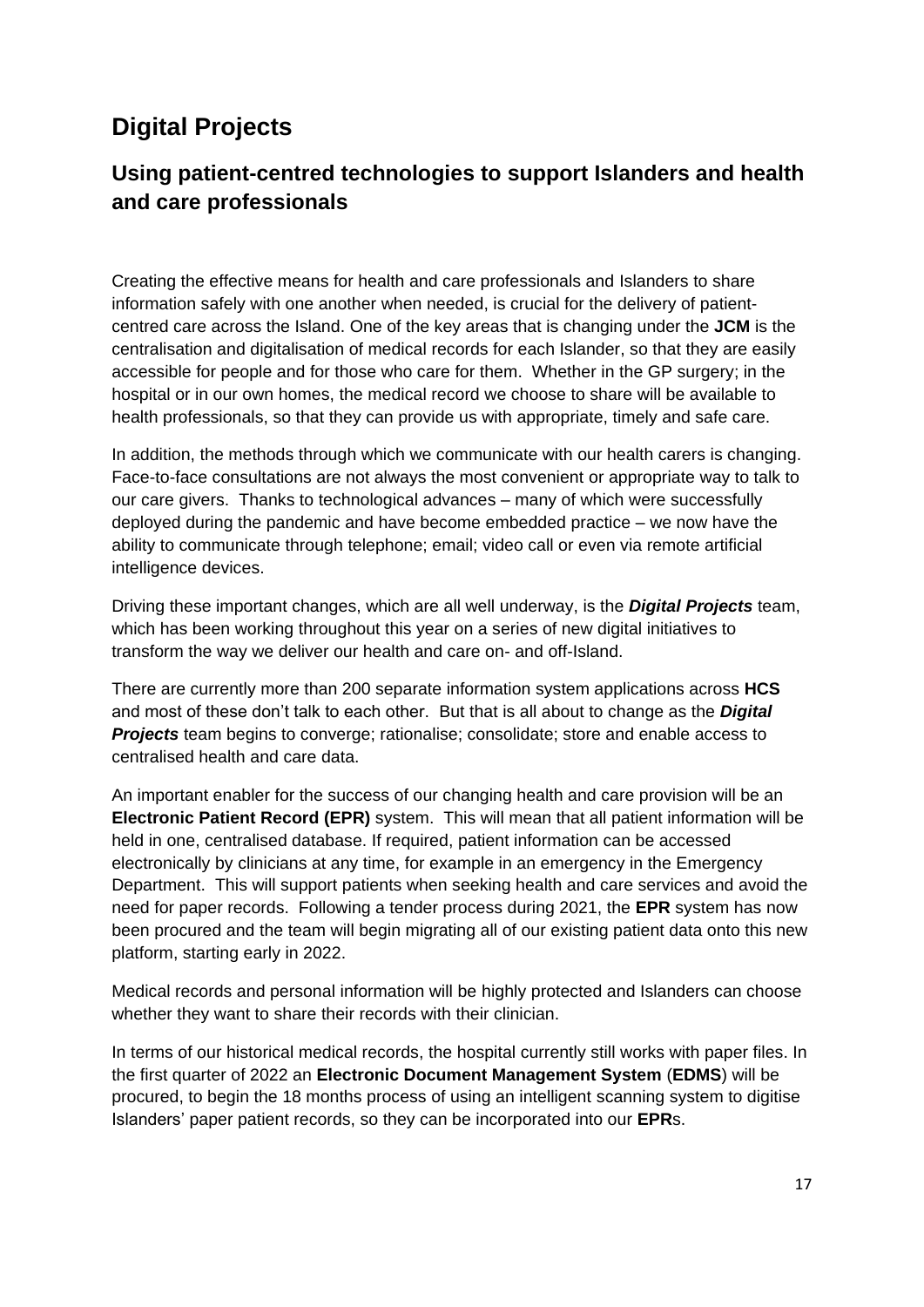The *Electronic Prescribing and Medication Administration* (*EPMA*) system is now embedded within many of the *Jersey General Hospital* wards and during 2021, was rolled out across mental health services; maternity; paediatrics and *Sandybrook Nursing Home*. The *EPMA* facilitates and enhances the process of medicine prescriptions, assisting choice, administration and supply, through intelligent system decision support and also provides a robust audit trail of prescribing, which ultimately leads to better outcomes for patients.

It reduces the risk of human error; improves safety, service quality and clinical governance; improves productivity and assists with health informatics and research. The *EPMA* has already prevented 16,000 significant drug interactions; stopped 19,000 duplicate prescriptions and prevented 600 allergy conflicts. During 2022 we will see further roll-out to outpatients and critical care departments.

2021 has also seen the *Digital Projects* team deliver a *VNA* (*Vendor Neutral Archive*) which is effectively a cloud storage facility, designed for **HCS**. Currently, all clinical images (such as those captured through MRI, ultrasound, XRay & CT) are held on a number of local servers and cannot always be shared between Jersey based clinicians or support professionals, let alone with specialists off-Island. This new, centralised system will mean that patients' care teams can access clinical images instantaneously.

During the first quarter of 2022, the new *VNA* will go live for radiology meaning clinicians will soon be able to access and assess images, no matter where they are located in Jersey or beyond. As well as streamlining pathways for treatment, the *VNA* can enable referrals to an extended body of clinicians, easing the resource burden on-Island. Furthermore, a new, upgraded *Picture Archive and Communication System* (*PACS*) for the collation, storage and transfer of radiology images has been procured and is due to go live in 2022.

Running simultaneously with these digital initiatives, the beginning of 2022 will see the development of a *Health Demographic Service* (which will eventually dovetail with the government-wide *Jersey Demographic Service).* This system will create *Unique Patient Identifier* numbers, making it easier and more accurate to identify and register patients against verified demographics (therefore avoiding mix-ups between patients with the same name, for example).

Implemented during 2021 and now live, *My mHealth* is a digital app to support Islanders at home, with their long-term condition management. It provides a link to the respiratory, cardiac and diabetes community teams, with a self-referral option and is already being used by more than 500 Islanders.

It is important to note in this section that patient confidentiality is paramount. The **JCM** *Information Sharing* team is working closely with the *Pathways* and *Digital Projects* teams to ensure that information sharing is entered into with the strictest of guidelines. We are currently undertaking a public consultation to examine how we access personal data, based on the well-defined *Caldicott Principles.*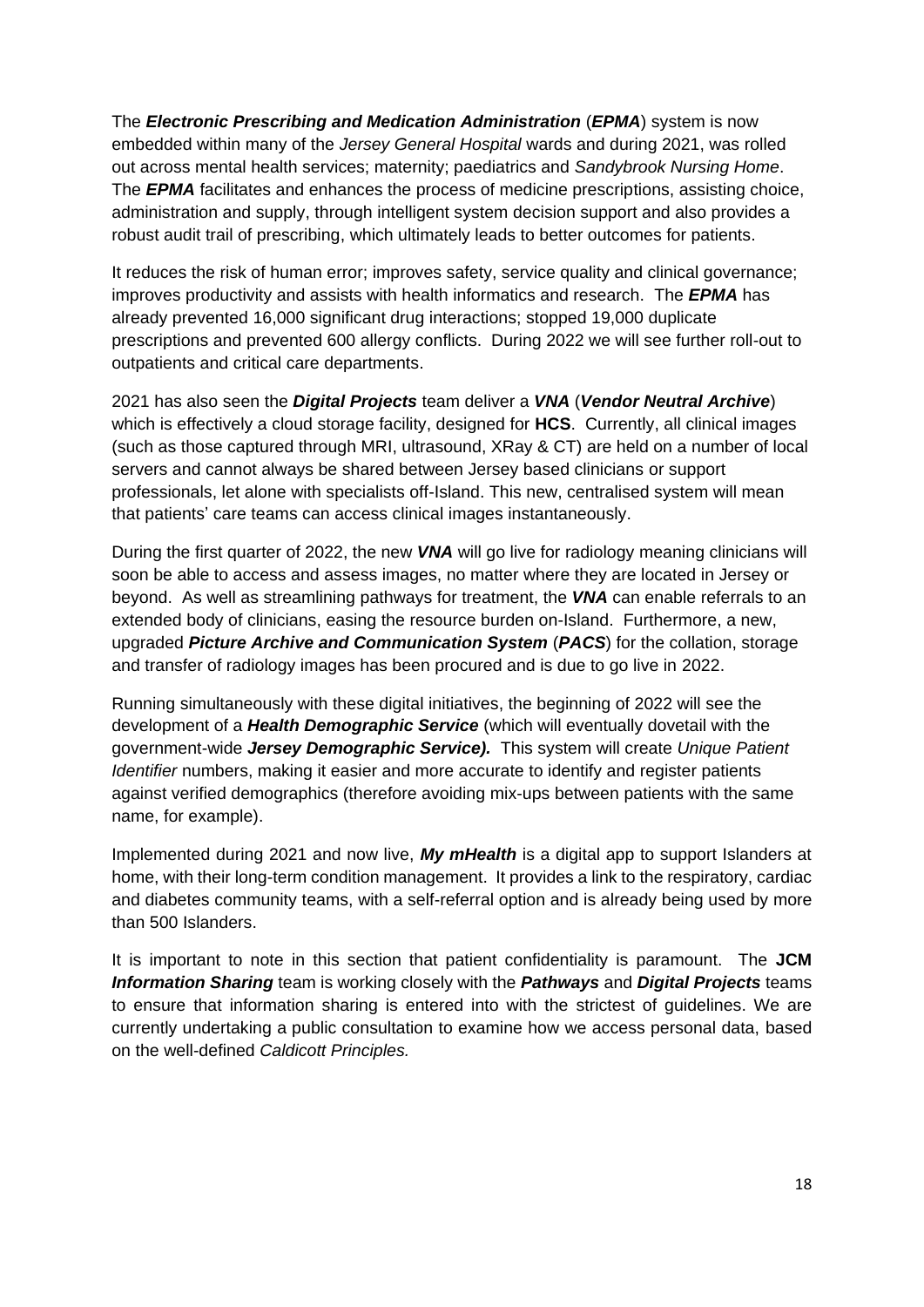#### **Care Pathways**

#### **Standardising the ways in which Islanders access the right care, by the right people, in the right place, at the right time**

A 'care pathway' is effectively a best practice process or plan for a health and care system, which can be deployed when someone is in need of a health or care intervention. These standardised plans are being developed by multi-disciplinary teams and are structured according to guidance and/or evidence of best practice within the relevant local setting. Pathways aim to make access to health and care services easy and consistent for patients.

Developing standardised joint care pathways with key stakeholders means that we can structure, plan, co-ordinate and deploy the multi-disciplinary teams of health and care experts we need, to the areas in which they are needed, resulting in better patient outcomes.

This area will see substantial development and standardisation during 2022, as the *Clinical and Professional Advisory Forum* (*CPAF*); *User Experience Panel* (*UEP*) and the Islandwide *Health and Care Partnership Group* (*PG*) will begin to review the health and care needs of Islanders in detail and start to design targeted pathways of care. These defined pathways will provide the frame, around which much of the new shape of our health and care services will be structured.

The *CPAF* is a multi-disciplinary group of health and care professionals representing their professions and not their organisations. It consists of representatives from eleven disciplines, including:- primary and secondary care; mental health; social work; neuro development; pharmacy; oral health; public health; children's care; allied health professionals and community nursing.

> One of the nurses from the NIGHT NURSING TEAM was called out in the early hours to an end-of-life patient needing a clinical intervention. The patient was frightened, uncomfortable and agitated and this was causing substantial upset for them and their family around them. Instead of a GP callout and having to be admitted to the ED by ambulance, the nurse administered the necessary treatment in the patient's home, before it became clear that the situation needed more than just her clinical input.

> She remained with the patient and their family for over four hours, to help settle the patient into a comfortable state, helping to reduce the upset for those around them. Sadly, the patient later passed away, but in circumstances which were calm and peaceful rather than in the midst of a highly distressing state of crisis. The family took the trouble to subsequently contact the nurse concerned to thank her for making an awful experience so much more positive than it could have been, because of her thoughtful and compassionate care.

**NURSE, FAMILY NURSING & HOME CARE** 

6699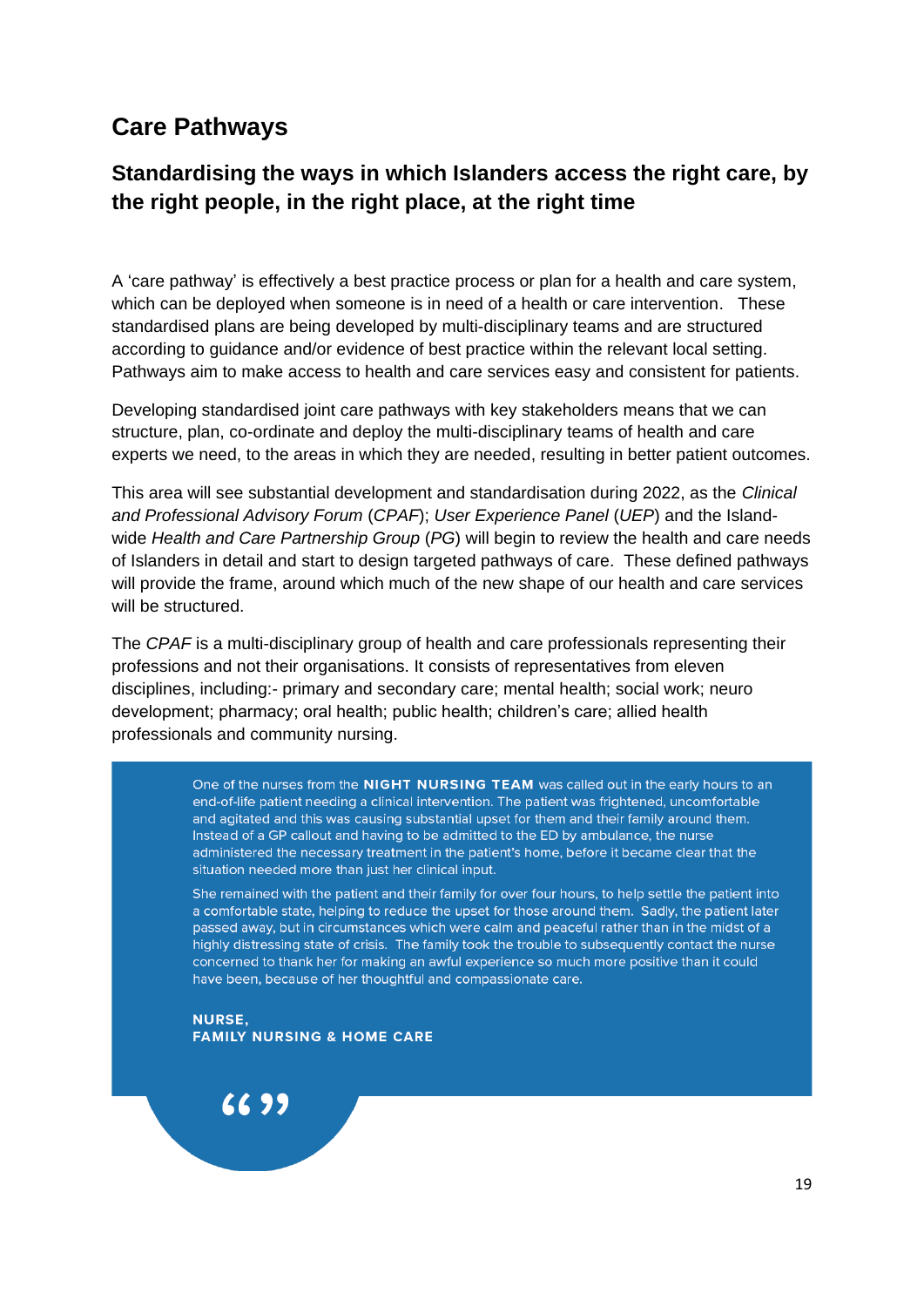The *CPAF*'s aim in 2022 is to fully recruit to the *Forum* and begin to make evidence-based decisions on key pathways. *Public Health* will provide the relevant *Needs Assessments* at the outset of each pathway, along with the evidence and information required for its design. From here, the team can then begin to develop the structure of these pathways, with input from community partners and important feedback on existing patient journeys and experiences from the *User Experience Panel.* 

It is intended that *Forum* sub-groups, consisting of relevant professional specialists, will be established to focus on specific pathways within their area of expertise, for example end-oflife care pathways, which are being designed in close collaboration with the team at *Jersey Hospice Care*.



With specialist guidance from external experts, who are currently being procured, the **JCM** team aims to create a network of care pathways, tailor-made to Jersey. The emphasis will be on maintaining individual Islander needs and quality of life considerations at the centre of their care, rather than continuing to place patients into homogenous, one-size fits all services.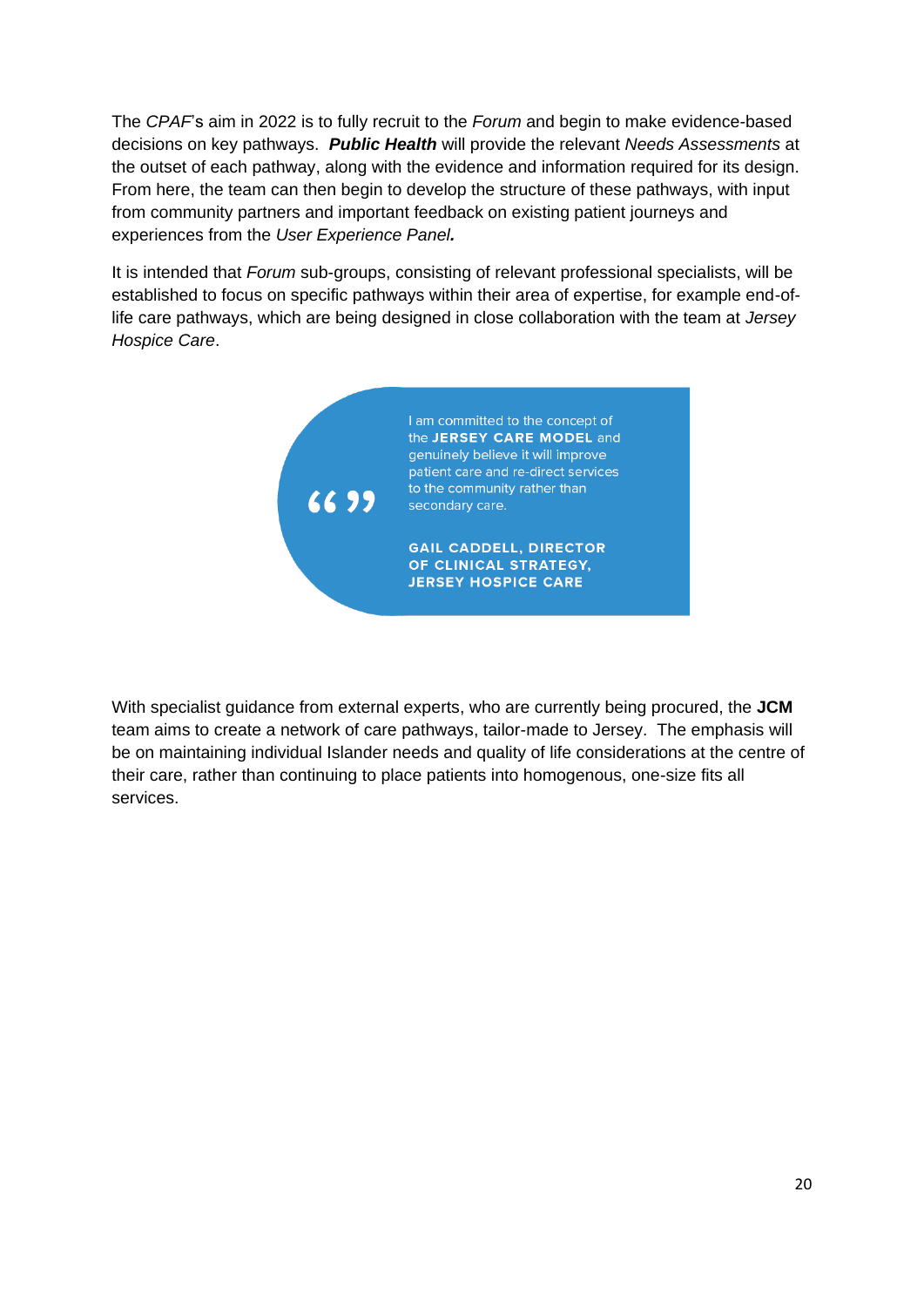#### **Workforce Strategy**

#### **Developing an Island-wide health and care workforce to deliver the right care, in the right place, at the right time**

The **JCM** programme is changing the way we work and where we work, but will build on the skills and experience of the staff that we already have in Jersey.

With the focus on patient-centred care, we are beginning to deploy our health and care teams in patients' homes and in community settings. In order to achieve this effectively, we need to alter, optimise, train and expand our teams of health and care professionals.

The *Workforce* project team is working closely with the other **JCM** programme teams to assess staffing needs. During 2022 the *Workforce* and *Pathways* teams will plan staffing across the health and care system, in order to meet our changing needs.

Firstly, we are addressing these needs by collaborating with the existing resources of expertise based within our partner organisations on-Island. Our *Commissioning* and **Partnership** team is working hand-in-hand with the Island's health and care organisations, associations, businesses and charities, to co-ordinate this capacity. This strategy enables us to optimise the professional workforce resources that we already have in Jersey and ensures that Islanders receive care from the most appropriate source of expertise.

Secondly, we know that we need to change our health and care workforce to fulfil newly formed roles – such as for the *Night Sitting Service* and *Help at Home* carers – and source specialist professional expertise, to some of the clinical areas - such as *Public Health* and physical therapies.

As recruiting within and to Jersey becomes more challenging, we are focusing on developing our own workforce through identifying and developing skills on-Island, plus creating a framework for professionals to work across organisational boundaries. We are also looking to enhance job satisfaction and career opportunities and allow for more flexibility and resilience across all health and care sectors in Jersey. Nevertheless, we will need to attract and recruit professionals from off-Island and we will aim to do this as one health and care system to highlight the advantages of working in an integrated system.

These challenges are going to be addressed in the *Workforce Strategy*. At the beginning of December we held our first strategy workshop with interested health and care providers across the Island, sharing ideas and solutions for the challenges we all face fulfilling our workforce needs. Going forward into 2022 we are looking to collaborate with our professional partners and colleagues in other governmental departments – such as Education, Immigration policy and Housing – to formulate a recruitment; training and retention strategy to enable us to deliver the right care, by the right people, in the right place, at the right time.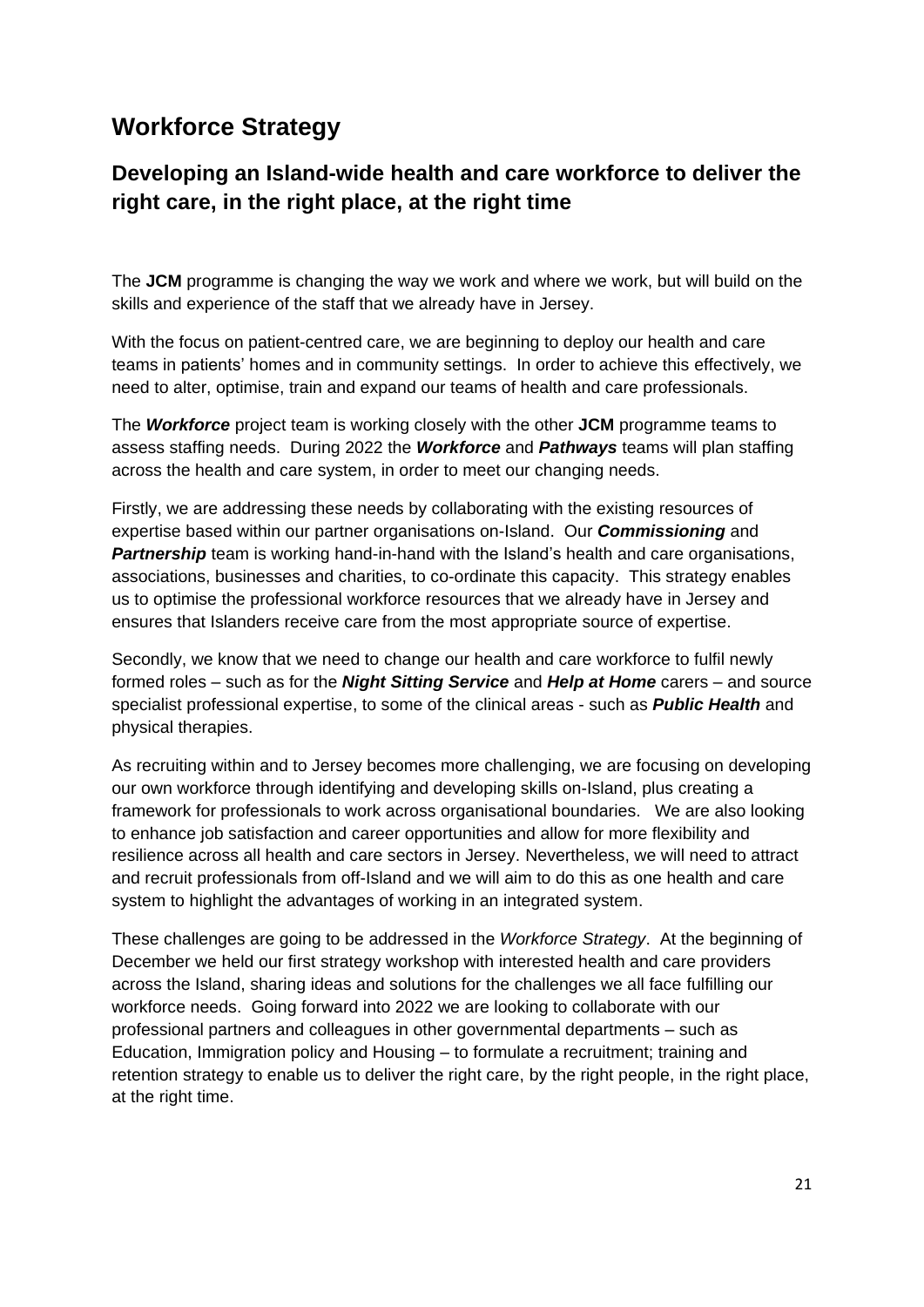## **Financial Planning**

#### **Funding our health and care sustainably, so that it can provision the right care, by the right people, in the right place, at the right time**

The unequivocal financial aim of the **JCM** is to reduce the growth in the Island's health and care expenditure – it is not about cutting costs or cutting services.

As has been previously discussed, it is clear that the 'do-nothing' and 'carry on as we are' approach would see us facing the same exponential costs that health care systems around the world are currently struggling to address. Health and care expenditure continues to outpace economic growth globally and the current system of providing health and social care will simply be unsustainable in light of population and disease projections. We also now know that the long-term legacy of COVID-19 and the implications of trying to prevent and deal with highly infectious diseases in the future, will inevitably have an additional impact on our health and care expenditure.

The **JCM** has been designed, first and foremost, to improve the long-term quality of life and the overall sustainable well-being of Islanders. Historically, our health and care system has not prioritised enough the early interventions of disease prevention or health improvements and has, instead, faced ever escalating crisis intervention costs. This is now being addressed with the programme's investment in a strong *Public Health* team.

Early *Public Health* interventions, such as screening, promise to reduce the need for expensive long-term and hospital care, as we strive for children to grow up healthily and to keep people well, in their own homes, for longer when they become older. A healthy Island community has many benefits and is a key contributor to overall well-being of the individual and the population. Research has shown that investment in *Public Health* is a key contributor to overall health and care cost management and so the **JCM** will continue to emphasise the role of this area.

The **JCM** programme management team has been recruited and set up during 2021 and has supported the first tranche of the programme implementation, by overseeing the detailed funding allocations from the *Government Plan* to each of the workstreams that you have been reading about in this report.

The programme's financial position has been kept in check and balance throughout the year. The focus is now on planning the allocation of funds for the workstreams being undertaken during 2022 and for the remainder of the programme.

There is an expectation that the **JCM** programme will deliver financial and operational benefits from 2022 onwards. In order to monitor and report on these, systems have been put in place to identify, quantify and track the service level benefits that are being achieved from the investment in the new programme initiatives – i.e. provide robust evidence that the **JCM** is beginning to show a return on investment long-term.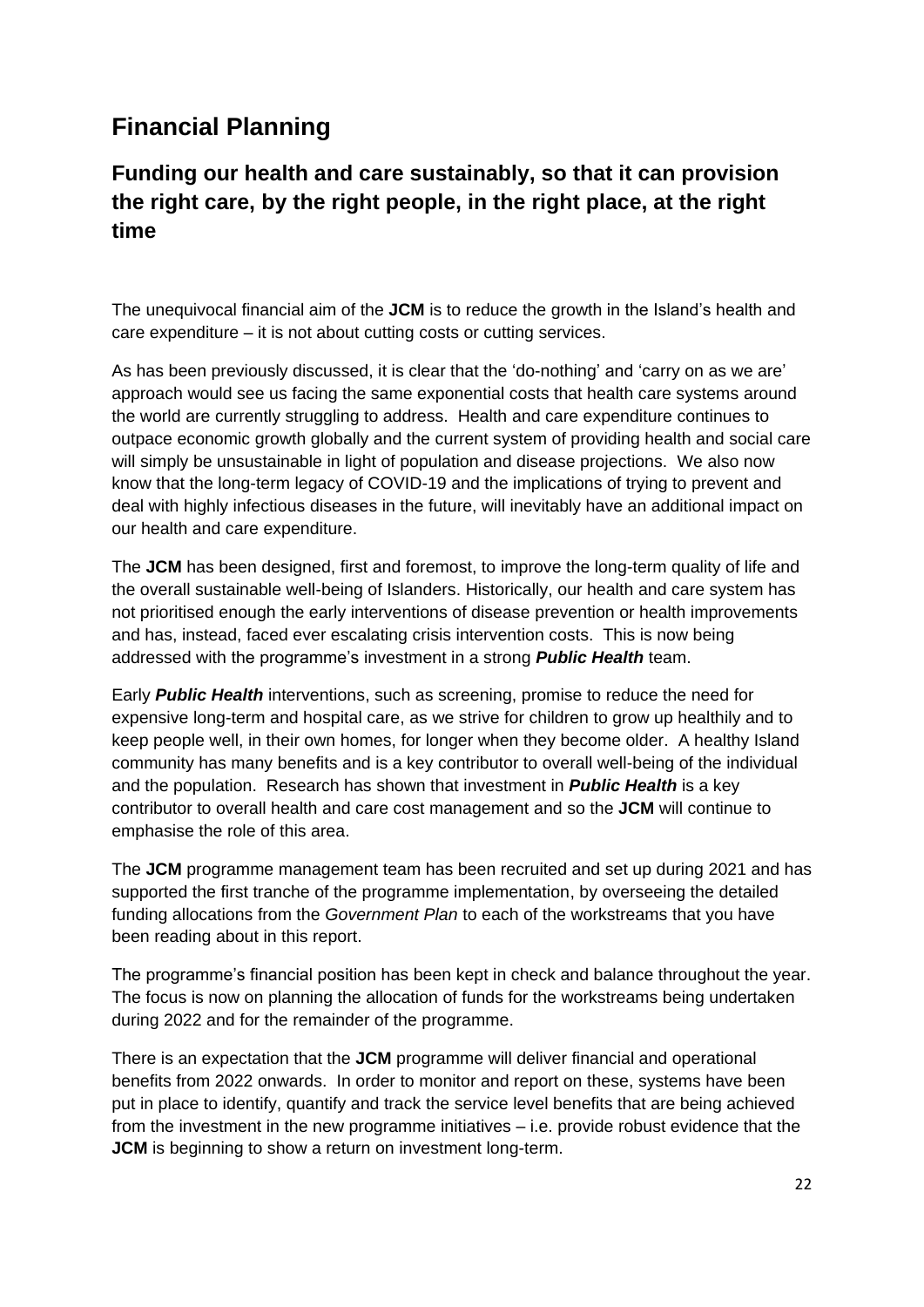Another important aspect of efforts commencing early in 2022, will be developing the analytical tools to look at the cost inputs and activity outputs across the Island's health and care system, throughout the **JCM** programme implementation and beyond. This will be to extract the appropriate, high quality data needed to support the effective, evidence-based planning, monitoring and evaluation of the programme on an on-going basis.

Whilst the **JCM** is being designed to support more effective use of public funds, it is clear that additional on-going funding will be needed to maintain high quality health services to a growing older population and to cover increasing costs due to advances in medical treatment and new medicines. Additional costs are also expected over the next decade to cover pandemic recovery and increasing public health, primary and preventative services.

The Health and Social Services Minister will undertake a wider health economic review during 2022 to inform funding options for increased health and care costs and for any potential new health access schemes, to be brought forward in 2023 for the Government Plan 2024-27.

The current health system is undergoing a major transformation as part of the **Jersey Care Model** and the fees for accessing health and care services are not equal for all Islanders. It is therefore important to include in the health economic review a range of options on health access schemes and their related costs and potential funding solutions.

Currently, a key barrier to long-term progress is the split funding and responsibility between the Health Insurance Fund and the **Health and Community Services** departmental budget. This split funding will also be addressed in the wider health cost and funding model review.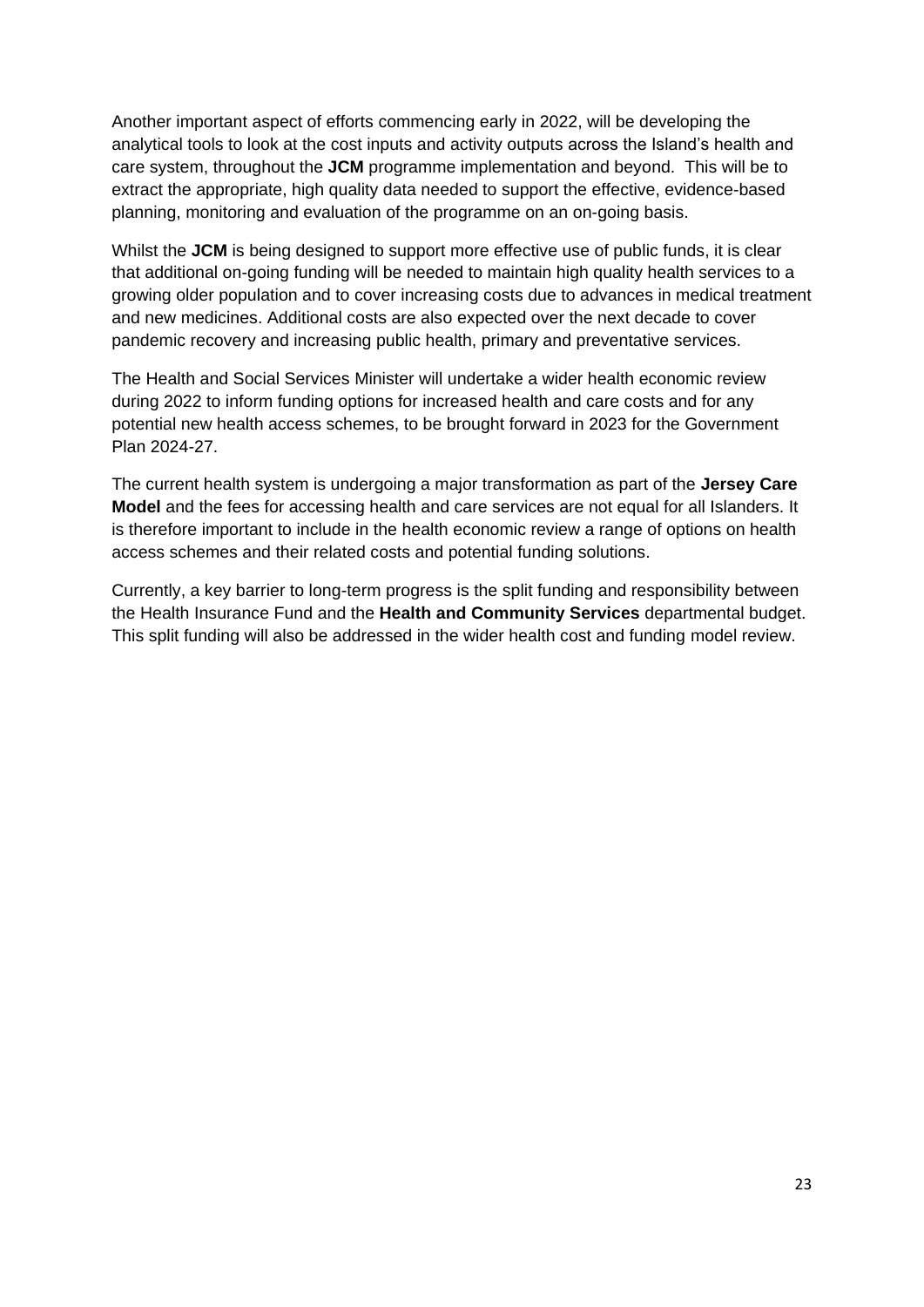### **Programme Governance**

#### **Continuously checking we are appropriately delivering the right care, by the right people, in the right place, at the right time**

To ensure it is in line with **HCS** governance principles and that it is both fit for purpose and accountable, the governance structure for the **Jersey Care Model** has been developed during 2021 through engagement with professional health and care partners; the Health and Social Security Scrutiny Panel; the Legal Department; the Chief Executive Officer and the Minister for Health and Social Services.

The governance structure, which is now in place, provides both internal and external review systems, with reporting on programme progress occurring on an on-going basis. This structure now comprises:-

- *JCM Programme Board* chaired by the Director General for **HCS** this Board is responsible for monitoring monthly progress of the programme roll-out. The *Digital Strategy* and **JCM** *Digital Project* also report progress into this board. Key dependencies, like the *Our Hospital* project are being monitored through this Board.
- *Independent Oversight Board* the independent chair has now been appointed for this Board and during 2022 it will be responsible for keeping the programme under continuous review and for reporting monthly to the Minister and the Scrutiny Panel for Health and Social Services, on the quality and robustness of the delivery of the programme.
- *Health and Care Partnership Group (PG)* the chair has now been appointed and the inaugural meeting for this group of representatives from health and care organisations across the Island, is scheduled for Q1 2022. The Group will engender further co-operation and collaboration between all agencies and support the development of care pathways.
- *Clinical and Professional Advisory Forum (CPAF)* this group of professionals, representing a wide range of clinical disciplines (rather than organisations) is chaired by the Medical Director. Throughout 2022 it will provide a critical source of independent, strategic, clinical and professional health and care advice and guidance to the development of care pathways, in close association with the *Health and Care Partnership Group* and the *User Experience Panel*.
- *User Experience Panel (UEP)* chaired by the Chief Nurse, this panel is currently being recruited and will seek to gather and provide overall input to service development projects and pathways, from a lay person perspective. The *Panel* will cover patient, client, carer, family and wider community experiences regarding health and care services.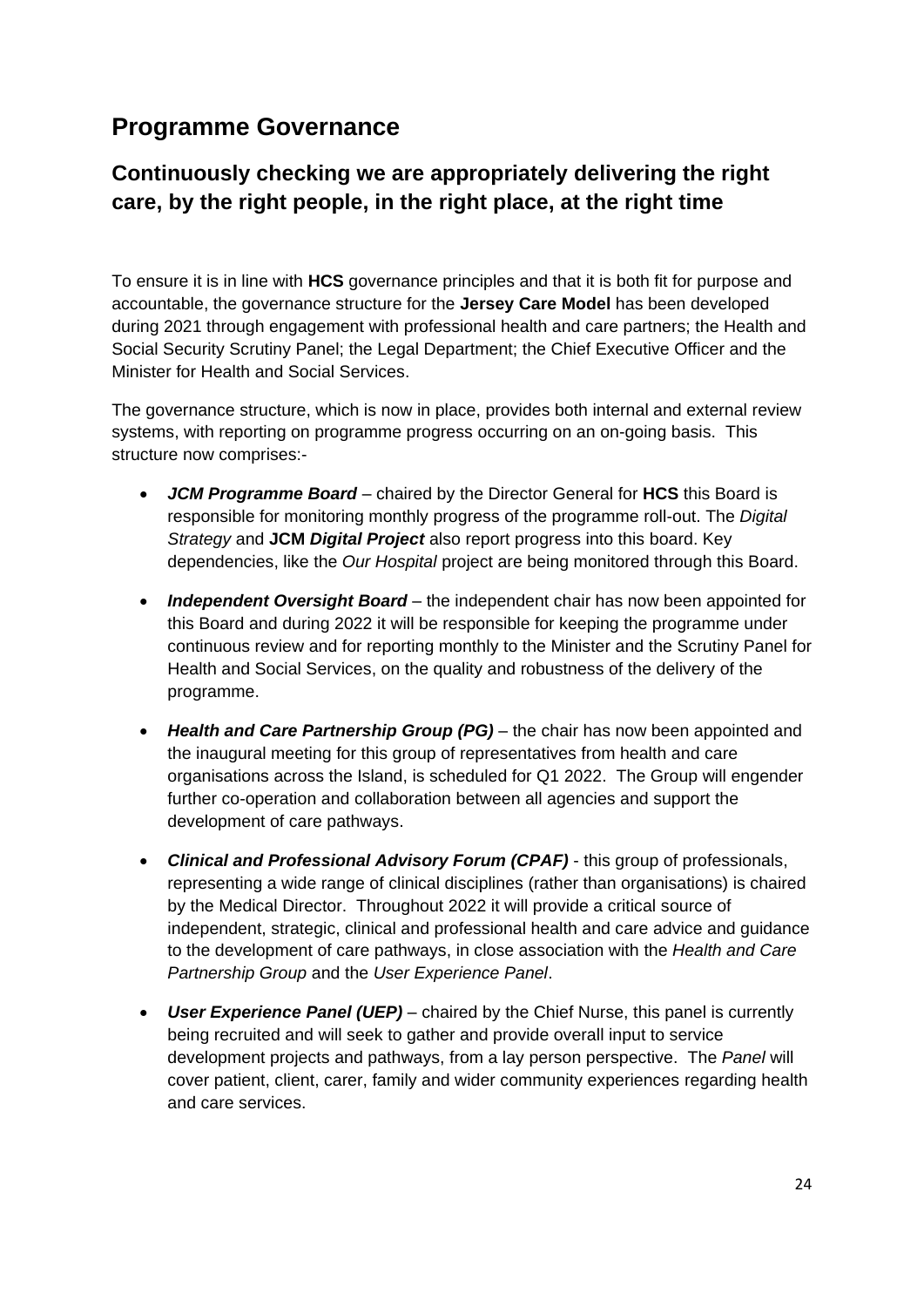## **Appendix 1**

#### **Professional Partners**

**JCM** Professional Partners will be continuously expanded as part of the programme. Below is a selection of partners that have been involved thus far:-

- *Primary Care Board*
- *Jersey Doctors On Call*
- *Silkworth Charity Group*
- *Tutela*
- *Family Nursing & Home Care*
- *Jersey Hospice Care*
- *Call & Check Jersey*
- *Les Amis*
- *Dementia Jersey*
- *Jersey Recovery College*
- *Jersey Focus on Mental Health*
- *Mind Jersey*
- *Jersey Women's Refuge*
- *MyVoice*
- *LV Care Homes*
- *CI Home Care*
- *Tranquil Homecare*
- *Cheval Roc Residential and Nursing Home*
- *Enable Jersey*
- *Cambrette Care*
- *Listening Lounge*
- *Macmillan Cancer Support Jersey*
- *Les Hoûmets Care Home*
- *Jersey Care Federation*
- *Jersey Care Commission*
- *Brighter Kind*
- *Methodist Homes*
- *Personal Touch Care Service*
- *Jersey Cheshire Homes*
- *Chestnut Farm*
- *Jersey Disability Partnership*
- *4Health Home Care Agency*
- *Stroke Association*
- *1:2:1 Care*
- *Day Centres*
- *Lavender Villa Residential Home*
- *Island Dentists*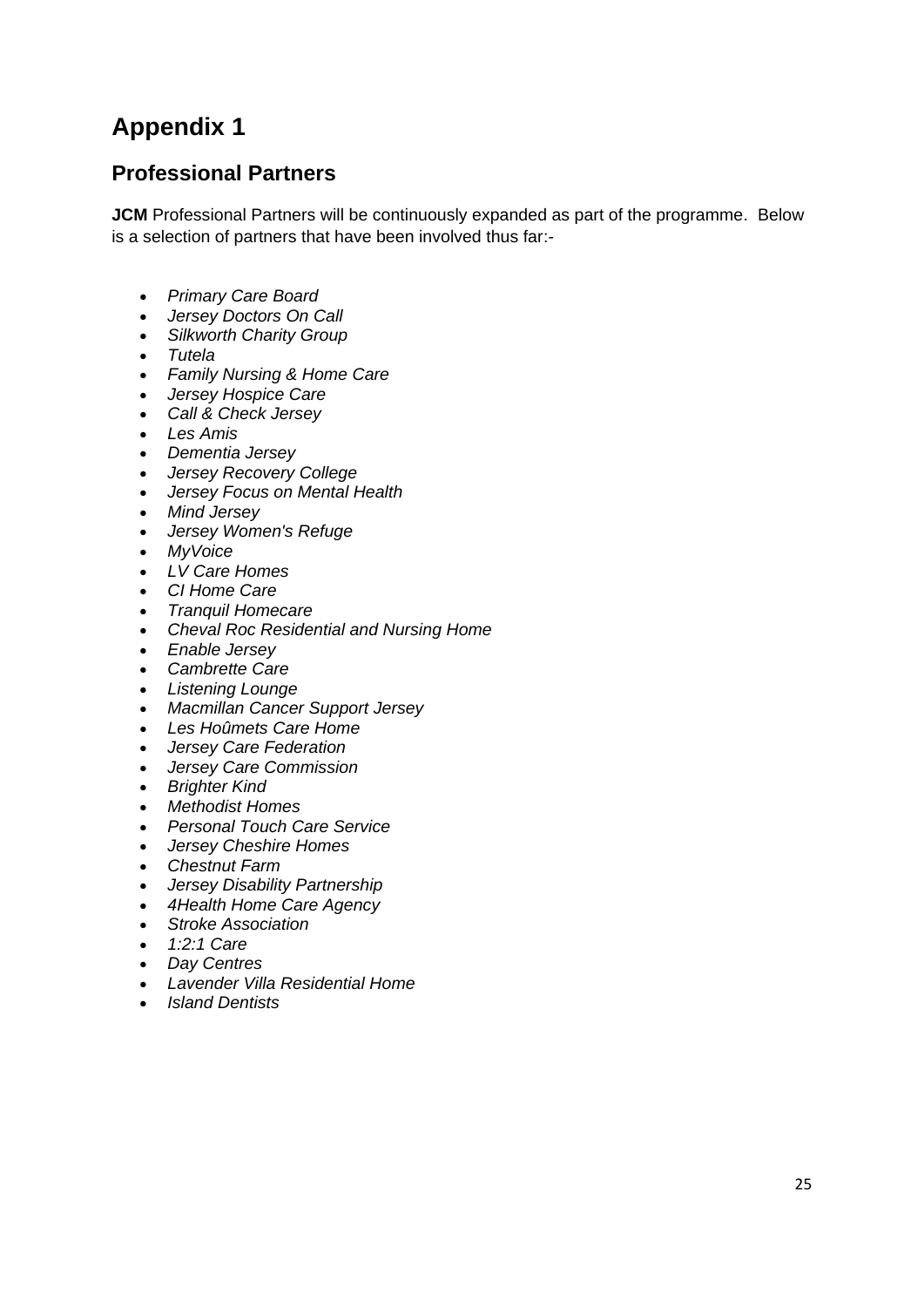## **Appendix 2**

#### **Financial Overview**

#### **Government Plan 2021-25 allocated budget for Jersey Care Model**

| <b>Revenue Funding</b> | 2021  | 2022  | 2023  | 2024  |
|------------------------|-------|-------|-------|-------|
| Jersey Care Model      | 6.600 | 8.326 | 6.101 | 4,136 |

| <b>CSP Priority</b> | Sub-priority<br>_______                                      | <b>CSP Ref</b><br>the contract of the contract of the contract of the con- | Programme<br>the property of the control of the control of the control of the control of | 2021<br>Allocation<br>(£000) | 2022<br>Allocation<br>(£000) | 2023<br>Allocation<br>(£000) | 2024<br>Allocation<br>(£000) |
|---------------------|--------------------------------------------------------------|----------------------------------------------------------------------------|------------------------------------------------------------------------------------------|------------------------------|------------------------------|------------------------------|------------------------------|
|                     | Support Islanders to live healthier, active,<br>longer lives | CSP2-1-05                                                                  | Jersey Care Model                                                                        | 6,600                        | 8,300                        | 6.100                        | 4,100                        |

*Figure 1 - Extract of Table 46 New Revenue Initiatives, Government Plan 2021 to 2025, page 195*

#### **Jersey Care Model – Expenditure and Forecast for 2021**

| <b>Description</b>                   | <b>Year to 30/11/21</b><br><b>Actual</b><br>£000 | <b>Full Year</b><br><b>Forecast</b><br>£000 |
|--------------------------------------|--------------------------------------------------|---------------------------------------------|
| <b>Programme Office</b>              | 1,429                                            | 1,782                                       |
| <b>Staff Costs</b>                   | 1,297                                            | 1,641                                       |
| Non-Pay                              | 132                                              | 142                                         |
| <b>Intermediate Care</b>             | 1,092                                            | 1,308                                       |
| <b>Staff Costs</b>                   | 309                                              | 450                                         |
| Non-Pay                              | 816                                              | 891                                         |
| Income                               | (33)                                             | (33)                                        |
| <b>Primary Care &amp; Prevention</b> | 229                                              | 1,313                                       |
| <b>Staff Costs</b>                   | 140                                              | 153                                         |
| Non-Pay                              | 89                                               | 1,160                                       |
| <b>Acute, MH &amp; Social Care</b>   | 596                                              | 657                                         |
| <b>Staff Costs</b>                   | 584                                              | 620                                         |
| Non-Pay                              | 12                                               | 37                                          |
| <b>Grand Total</b>                   | 3,346                                            | 5,061                                       |

#### **Year to Date Spend £3,346k**

The year to 30th November spend largely relates to the recruitment of staff and set up of the Programme Management Office and Intermediate Care Services teams. These teams have been the key resources to deliver the programme and to set up the new services. The new Public Health is coded under the Primary Care and Prevention. The Acute, Mental Health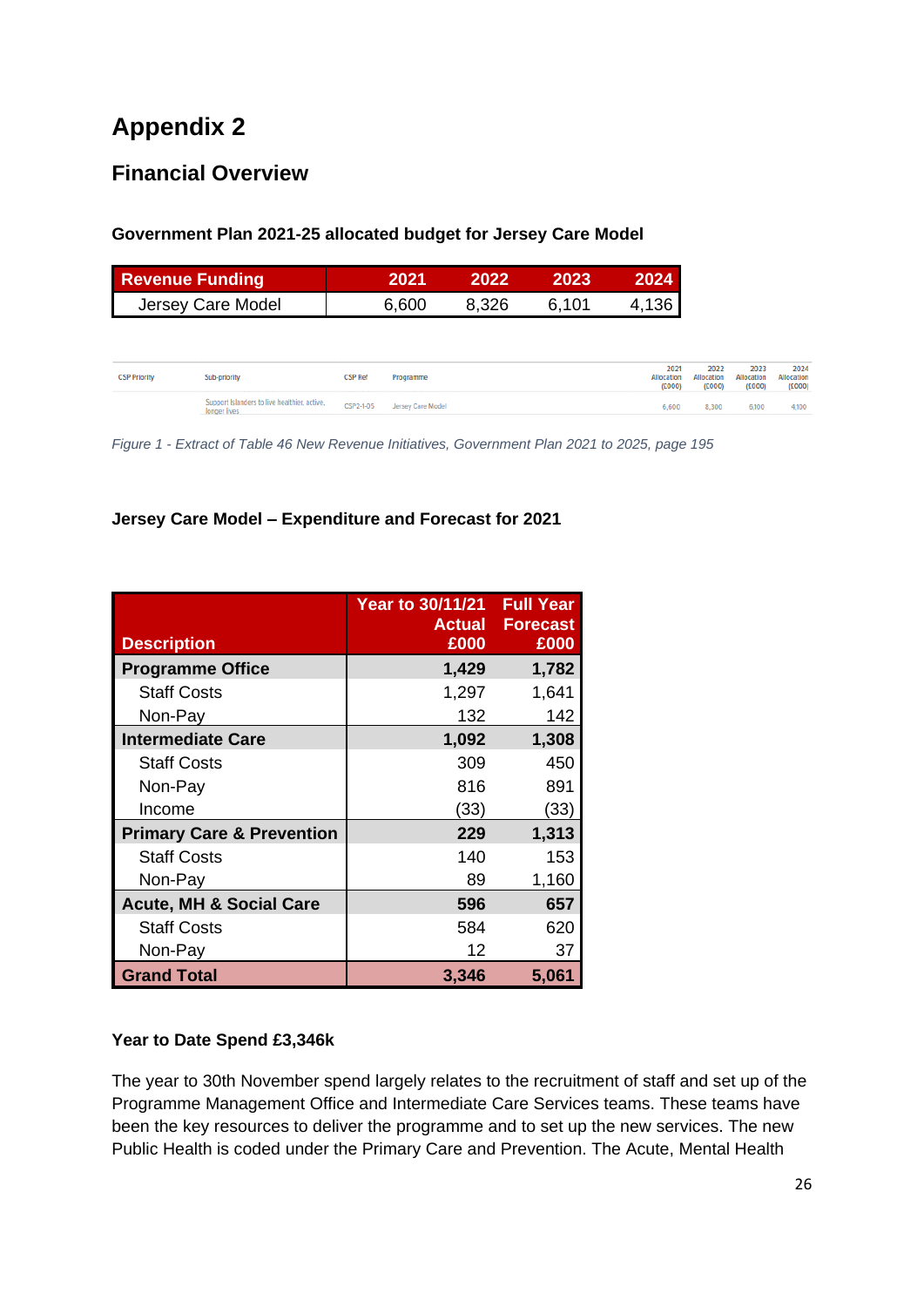and Social Care spend relates to operational and clinical team resources dedicated to progressing the described Jersey Care Model strategies and projects.

#### **Forecast outturn £5,061k**

The full year forecast will result in a £1.5m underspend against the original Government Plan funding for the year. Within the original allocation was a contingency fund of £500k which remains unspent. The remaining £1m underspend relates in part to the recruitment phase of the Programme Office team as an on-island team was recruited and new starters only started mid-year. This then incurred capacity constraints in executing other activities planned for the year. Due to the pandemic and significant planning phase, recruitment to the intermediate care services has also slipped to later than anticipated. Appointments have significantly increased in the last quarter of the year, resulting in a larger spend for December than in previous months. Accounted for within the non-staff forecast of Primary Care & Prevention are the final payments of contracts to engage dedicated capacity from this sector for the JCM implementation.

The unused funding has been requested to be made available in 2022.

#### **Government Plan 2021-25 allocated budget for Jersey Care Model Digital and Digital Care Strategy**

| <b>Capital Funding</b>       | 2021  | 2022  | 2023  | 2024  |
|------------------------------|-------|-------|-------|-------|
| Jersey Care Model            | 1,300 | 800   | 500   | 400   |
| <b>Digital Care Strategy</b> | 3,400 | 3.900 | 5.560 | 3,325 |
| Total                        | 4.700 | 4.700 | 6,060 | 3,725 |

|                                       | Department | <b>CSP</b> | 2021<br>(£000) | 2022<br>(£000) | 2023<br>(£000) | 2024<br>£000) | <b>Total</b><br>2021-2024<br>(£000) |
|---------------------------------------|------------|------------|----------------|----------------|----------------|---------------|-------------------------------------|
| Jersey Care Model                     | HCS        | OІЗ        | .300           | 800            | 500            | 400           | 3,000                               |
| Digital Care Strategy (Major Project) | <b>HCS</b> | OI3        | 3,400          | 3.900          | 5.560          | 3.325         | 16,185                              |

*Figure 2 - Extract of Table 17 Detailed Capital Programme, Government Plan 2021 to 2025, page 143*